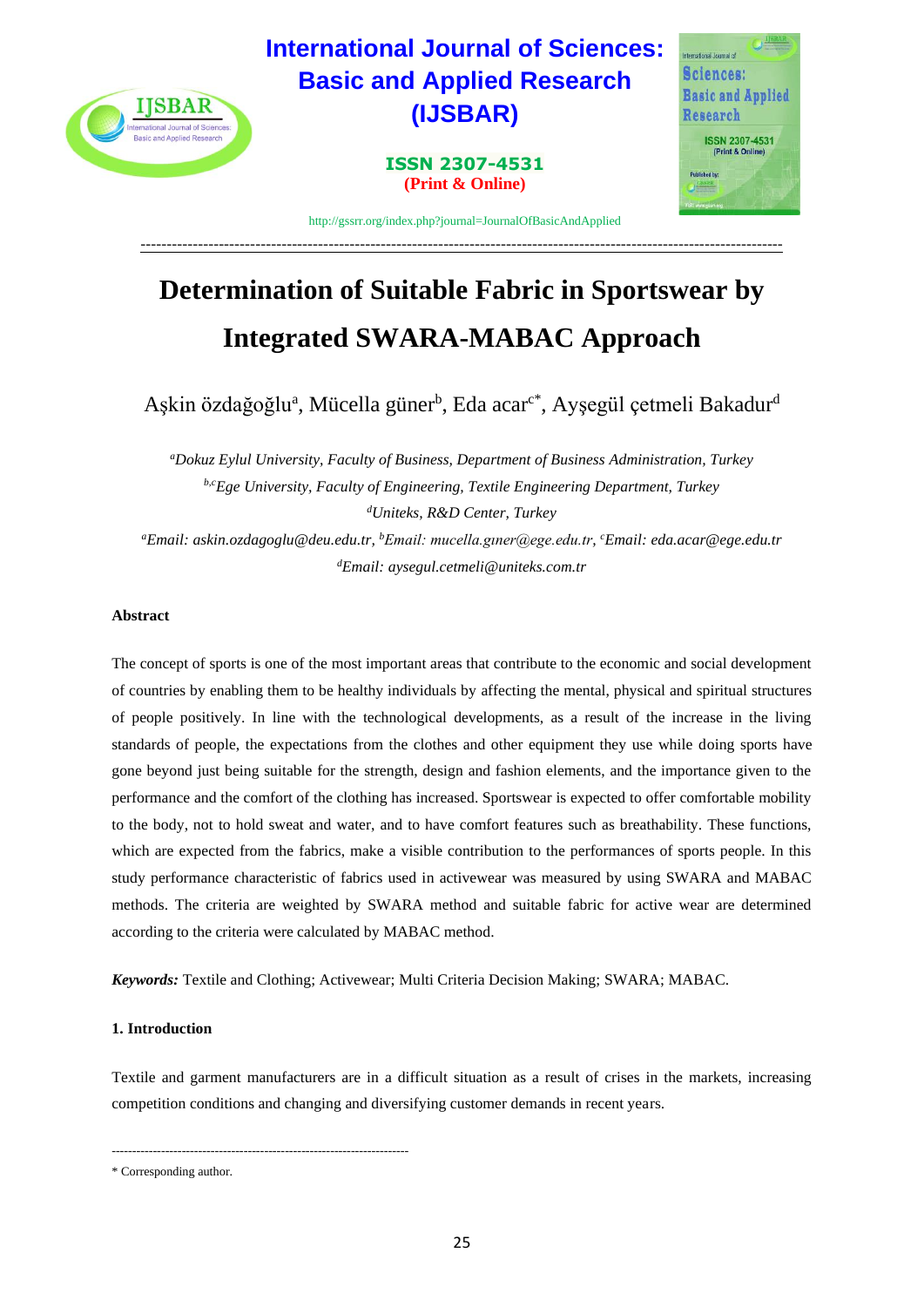The most effective way to get rid of this difficult situation is to develop products with high added value. Instead of ordinary textile products, the textile and apparel industry should turn to original products that are obtained with intense technology and know-how, innovative, featured and based on design superiority. One of the important areas of textile products expected to develop in the coming period; sports textiles, which are a branch of technical textiles. Today, the need for sportswear is increasing by a more general audience as well as professional athletes. Regarding sports textiles, many studies are carried out by both industrial organizations and scientific circles. Clothing comfort is the most important feature expected from sports or casual wear. Comfort is defined as the complex effect of heat/moisture transfer properties and mechanical properties of fabrics and garments. An important consideration that is taken into consideration for the users' perception of comfort is that they constantly interact with the garments along with the body movement. However, physiological parameters such as skin temperature, sweating rate and moisture value on the skin surface also change during clothing, these effects lead to mechanical and thermal stimuli. Therefore, comfort becomes a complex structure between human and environment where many physical, psychological and physiological factors are effective. The performance of the athlete increases with the structures that increase the interaction between the fabric and the skin. Knitted fabrics are widely used in sports and daily wear, and are characterized by their flexible structure, softtness and draperies. Aesthetic and functional properties of knitted structures are increased with different knitting techniques and fiber usage. Types of knitted fabrics commonly used in sportswear are single jersey, ribana, futter, pique, interlock; fiber types are cotton, viscose, modal, tencel, wool, polyester, recycled polyester (r-PET), polyamide and elastane. Functional features required in active wear and sportswear fabrics; better cooling, UV shielding, thermal diffusivity, breathability, antibacterial and antimicrobial, blood flow improving structure, muscle supportive, bursting strength, dimensional stability, water absorption, dyeing ability, drape ability, air permeability, moisture transfer, soft and comfort hand [1]. Developing and changing fashion trends also affect active and sportswear products. In textile materials, besides the technical performance features, the necessary attention should be given to the aesthetic and design features. The coloring and patterning of the fabrics to be used in sportswear and the design of the models to be developed from these fabrics in accordance with the current trends are the factors that will provide an advantage in the commercialization of the product. As can be seen, the fact that changing criteria and a large number of alternatives are included in the evaluation of the performances of the fabrics and the fact that there is more than one decision maker in this evaluation process complicates the situation, therefore, it is appropriate to use multi-criteria decision-making (MCDM) methods for solving such problems. When the literature on SWARA (Step-Wise Weight Assessment Ratio Analysis) and MABAC (multi-attributive border approximation area comparison) methods, which we encounter as a new method among MCDM methods, is examined, it is seen that it is used in different sectors in solving many problems such as supplier, technology, personnel, location and material selection, sustainability assesment, performance determination and product design [2,3,4,5,6,7,8,9,10]. In the textile sector, it has been observed that traditional decision-making techniques have been applied in the studies carried out so far. The use of these methods in determining the most suitable fabric in terms of clothing comfort will contribute significantly to the field.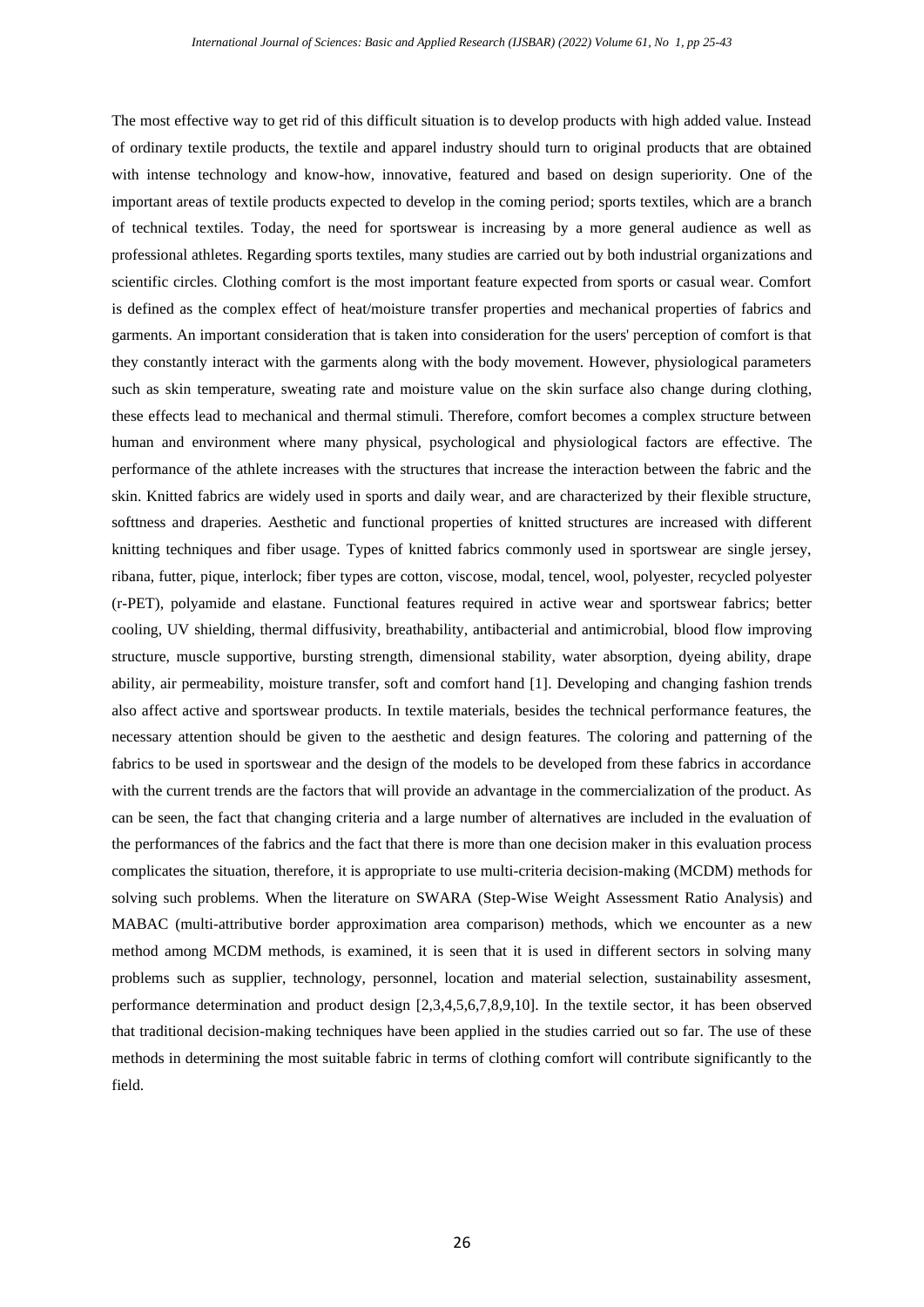## **2. Objective, material and method**

## *2.1. Objective of the study*

In this study, the best fabric was determined in terms of fabric performance characteristics for sportswear with the multi-criteria decision making model consisting of SWARA and MABAC methods. Within the scope of this study, some physical and comfort tests were carried out with 34 different fabrics having a single jersey knit structure, which is widely used in sportswear. Polyester, recycle polyester, polyamide, linen, viscose, cotton, tencel, modal, lyocel and elastane fibers were used in single jersey structures that were plain dyed or all over printed. While criteria weights are obtained with the SWARA method, MABAC method has been used in the order of alternatives. These methods have been newly developed, combination of these methods with different methods and approaches have been used in many studies. However, there are few studies in the literature about the use of SWARA and MABAC methods together. This study aims to contribute to the literature by filling research gaps.

## *2.2. Material*

34 different types of single jersey fabrics commonly used in sportswear are preferred for the study. Structural properties of fabrics are given in the Table 1. below.

| <b>Alternative</b><br>Code | Composition                   |
|----------------------------|-------------------------------|
| N <sub>1</sub>             | %100 Pes                      |
| N <sub>2</sub>             | %95 Pes %5 Ea                 |
| N <sub>3</sub>             | %98 Pes %2 Ea                 |
| N <sub>4</sub>             | %92 Pes %8 Ea                 |
| N <sub>5</sub>             | %87 Pes %13 Ea                |
| N <sub>6</sub>             | %65 Pes %35 Vis               |
| N7                         | %50 Co %50 Pes                |
| N8                         | %50 Rcy Pes %50 Co            |
| N <sub>9</sub>             | %50 Vis %30 Rcy Pes %20 Li    |
| N10                        | %65 Rcy Pes %35 Vis           |
| N11                        | %60 Vis %20 Li %20 Recycle Co |
| N <sub>12</sub>            | %96 Pa %4 Ea                  |
| N13                        | %85 Pa %15 Ea                 |
| N <sub>14</sub>            | %100 Co                       |
| N15                        | %95 Co %5 Ea                  |
| N <sub>16</sub>            | %100 Vis                      |
| N <sub>17</sub>            | %95 Vis %5 Ea                 |
| N18                        | %100 Lyocell                  |
| N19                        | %64 Cv %31 Lyocell %5 Ea      |
| N20                        | %100 Tensel                   |

#### **Table 1:** Composition of sample fabrics.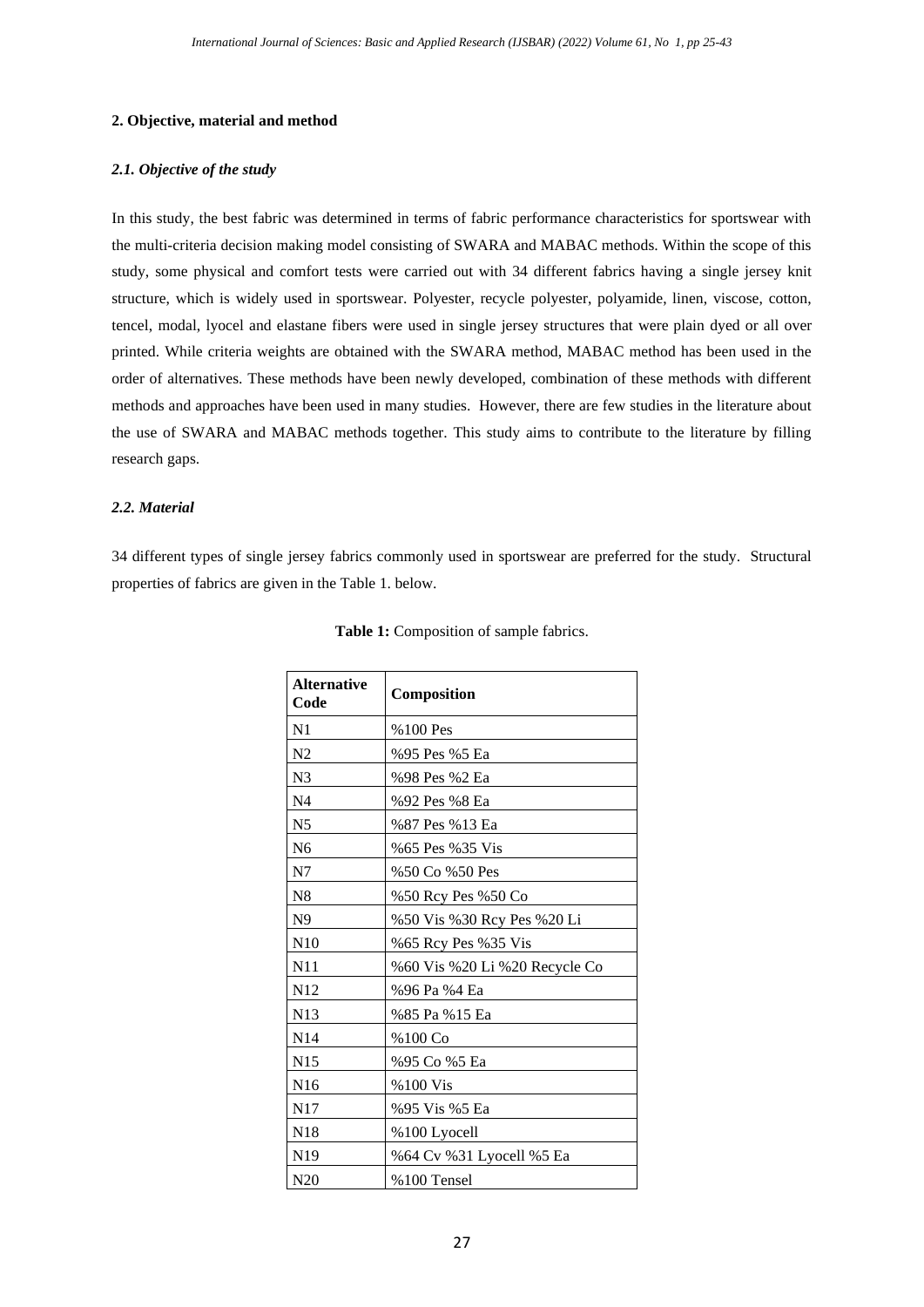| N <sub>21</sub>  | %50 Co %50 Tencel          |
|------------------|----------------------------|
| N <sub>22</sub>  | %100 Modal                 |
| N <sub>2</sub> 3 | %50 Co %50 Modal           |
| N <sub>24</sub>  | %70 Modal %30 Pes          |
| N <sub>25</sub>  | %40 Co %40 Pes %20 Modal   |
| N <sub>26</sub>  | %63 Modal %33 Tencel %4 Ea |
| N <sub>27</sub>  | %50 Co %50 Modal           |
| N <sub>28</sub>  | %70 Modal %30 Pes          |
| N <sub>29</sub>  | %96 Cv %4 Ea               |
| N30              | %50 Cv %50 Co              |
| N31              | %95 Co %5 Ea               |
| N32              | %95 Pes %5 Ea              |
| N33              | %65 Pes %35 Cv             |
| N34              | %51 Pes %49 Co             |

## *2.3. Method*

## *Physical Testing of Fabrics*

Sport textiles have different features and performances attributes according to the related activity [12,11]. Many different aspects have to be considered when designing clothing for a particular sport to increase the performance during the activity [13]. The following tests have been determined by considering indoor sports activities and were applied to the fabrics whose contents are given above.

*Weight per unit area:* Square meter weights  $(g/m^2)$  of the used fabrics were performed with five test samples according to TS 251 standard. They were cut with grammage stencil having an area of  $100 \text{ cm}^2$  and weighed in precision balance.

*Thickness:* Digital Thickness Gauge Modal M034A machine is used in this analysis. Thickness test was performed according to TS 7128 EN ISO 5084 by applying 200 grams of load at 20 cm<sup>2</sup> area for 10 test samples of each sample.

*Air permeability:* Measurements of air permeability of clothes were performed by Fx 3300 Air Permeability Instrument. According to TS 391 EN ISO 9237 for Air permeability test; for 10 test samples of each sample, 100 Pascal pressure difference at 20 cm<sup>2</sup> area were applied.

*Circular bending rigidity:* In circular bending rigidity test were carried with using SDL Atlas stifness testser according to ASTM D 4032-94 test standart with 5 samples.

*Stretch properties:* Stretch properties of fabrics were performed according to the TS 10985 standard with two test specimens. The stretch value in the fabric is calculated in percent in the direction of both weft and warp for each test sample using the relevant formula separately.

*Bursting strength:* The bursting strength of fabrics was tested with 3 samples using James heal truburst tester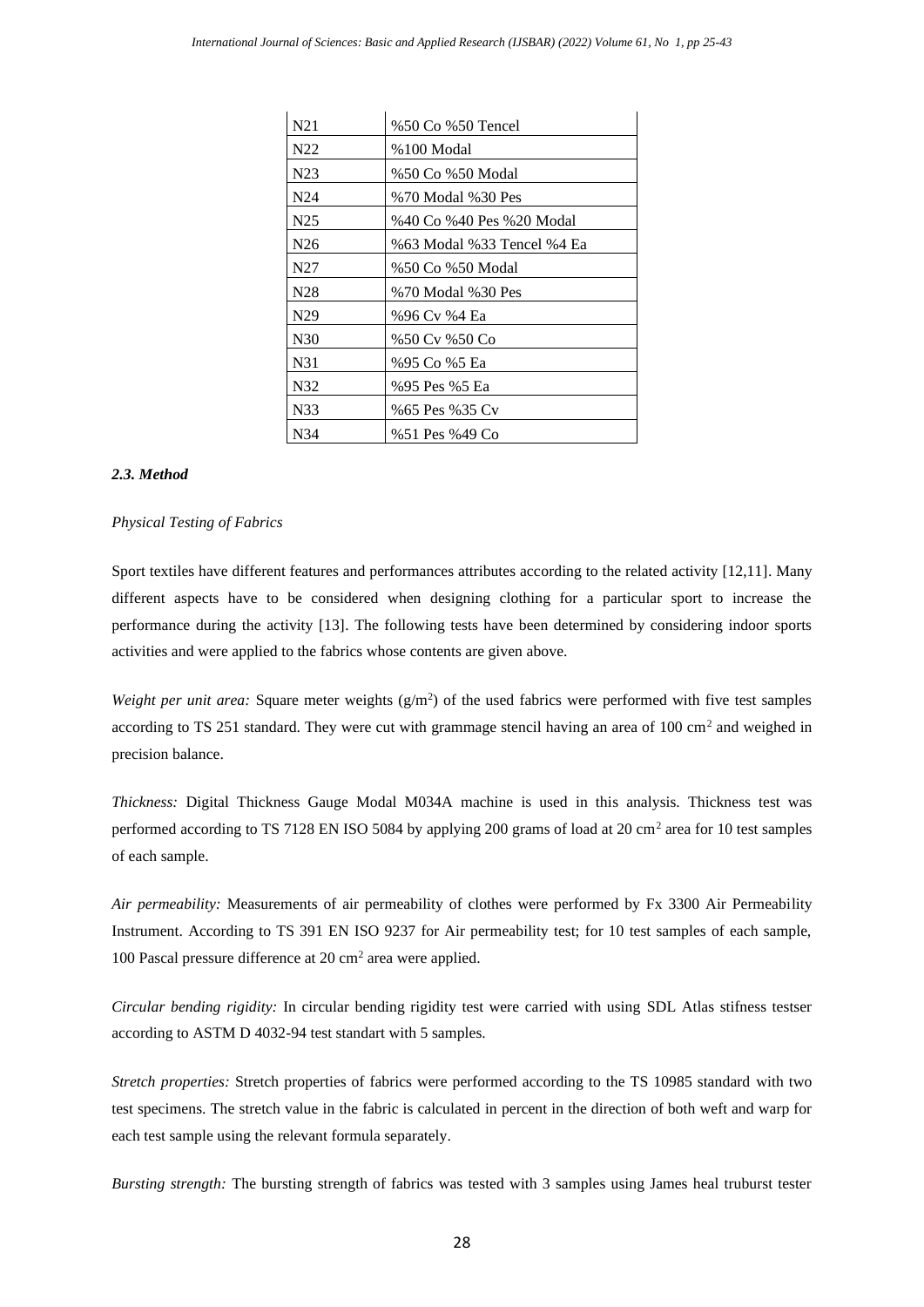according to ISO 13938-2 standard. *Pilling:* The pilling properties of the fabrics were tested with the ICI test device in 14400 revolutions with 3 samples each according to the ISO12945-1 standard.

*Moisture transmission:* Moisture transmission properties of the fabrics were measured with 5 test samples by MMT (Moisture Management Tester) instrument.

*Thermal Properties:* An Alambeta instrument was used to measure thermal conductivity, thermal absorbtivity, thermal resistance, thermal diffusity of the samples. The measurement was carried out contact pressure of 200Pa. The number of measurements for each sample was 10 for Alambeta.

#### *SWARA Method*

Step-Wise Weight Assessment Ratio (SWARA) was developed by Kersuliene, Zavasdkas and Turskis (2010). The SWARA steps are as follows [14]. Under the first step of the SWARA method, the evaluation criteria is sorted from the most important criterion to the least important criterion.

 $i$ : the evaluation criterion from the most important criterion to the least important criterion

$$
j=1,2,3,\ldots,n
$$

 $l:$  the expert:  $l = 1, 2, ..., L$ 

After sorting, an importance level is assigned to the criteria by using expert opinions.

 $s_{il}$ : the importance of j. evaluation criterion according to

## $(j + 1)$ . evaluation criterion according to expert l

 $k_{il}$  values have been calculated by using Equation 1.

$$
k_{jl} = \begin{cases} j = 1 \implies 1\\ j > 1 \implies s_{jl} + 1 \end{cases}
$$
 (1)

The compound function in Equation 2 gives  $q_{jk}$  values.

$$
q_{jl} = \begin{cases} j = 1 & \implies 1 \\ j > 1 \implies \frac{q_{jl-1}}{k_{jl}} \end{cases} \tag{2}
$$

 $w_{ii}$ : the importance level of j. evaluation criterion according to expert l; j = 1,2,3, ..., n

 $k: evaluation criterion; k = 1,2,3,...,n$ 

Following this, the importance levels of the evaluation criteria are calculated with Equation 3.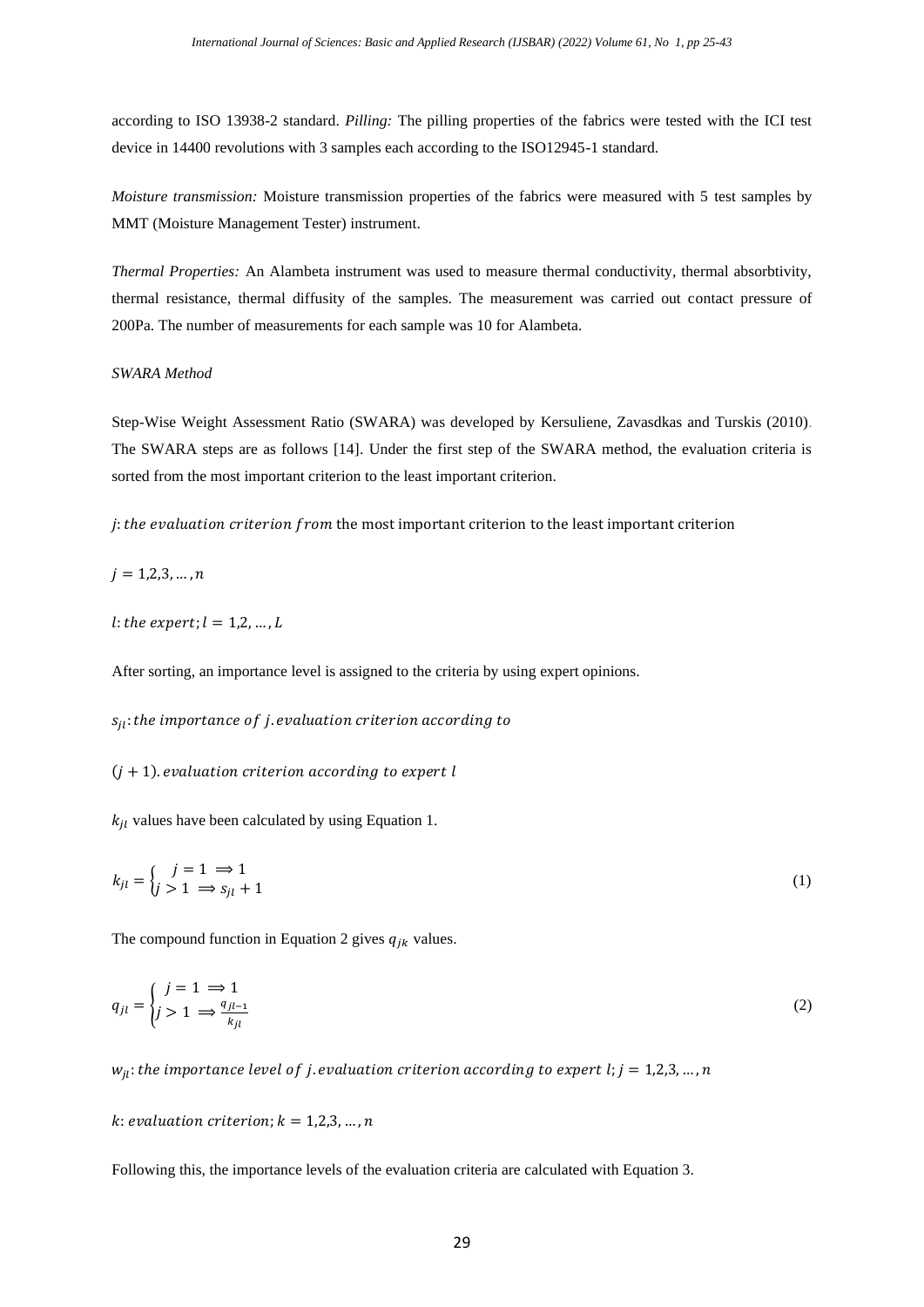$$
w_{jl} = \frac{q_{jl}}{\sum_{k=1}^{n} q_{kl}}\tag{3}
$$

Expert opinions are integrated in the last step of SWARA method. The integration of expert opinions is calculated with Equation 4.

w<sub>j</sub>: the integrated importance level of j. evaluation criterion; j = 1,2,3, ... , n

$$
w_j = \sqrt[L]{\prod_{l=1}^L w_{jl}} \tag{4}
$$

## *MABAC Method*

Multi-Attributive Border Approximation Area Comparison (MABAC) is one of the multi criteria decision making methods for selecting the appropriate alternative. MABAC calculation process is as follows [15,16]. First of all, evaluation matrix has been constructed. Evaluation matrix can be seen on Equation 5.

 $i: alternative; i = 1,2,3,...,m$ 

 $x_{ij}$ : assessment information of alternative i

| $\begin{bmatrix} x_{11} & x_{12} & \dots & x_{1n} \end{bmatrix}$ |                                  |                          |
|------------------------------------------------------------------|----------------------------------|--------------------------|
| $x_{21}$ $x_{22}$ $x_{2n}$                                       |                                  |                          |
| $\sim 100$                                                       | $\sim$ 0.000 $\sim$ 0.000 $\sim$ | <b>Contract Contract</b> |
| $\begin{bmatrix} x_{m1} & x_{m2} & \dots & x_{mn} \end{bmatrix}$ |                                  |                          |

Next step is to normalize the assessment information values. Normalization for benefit attributes is made with Equation 6.

 $n_{ij}$ : normalized assessment information of alternative i

$$
n_{ij} = \frac{x_{ij} - \min_j x_{ij}}{\max_j x_{ij} - \min_j x_{ij}}
$$
(6)

Normalization for cost attributes is made with Equation 7.

$$
n_{ij} = \frac{x_{ij} - \max_j x_{ij}}{\min_j x_{ij} - \max_j x_{ij}}
$$
(7)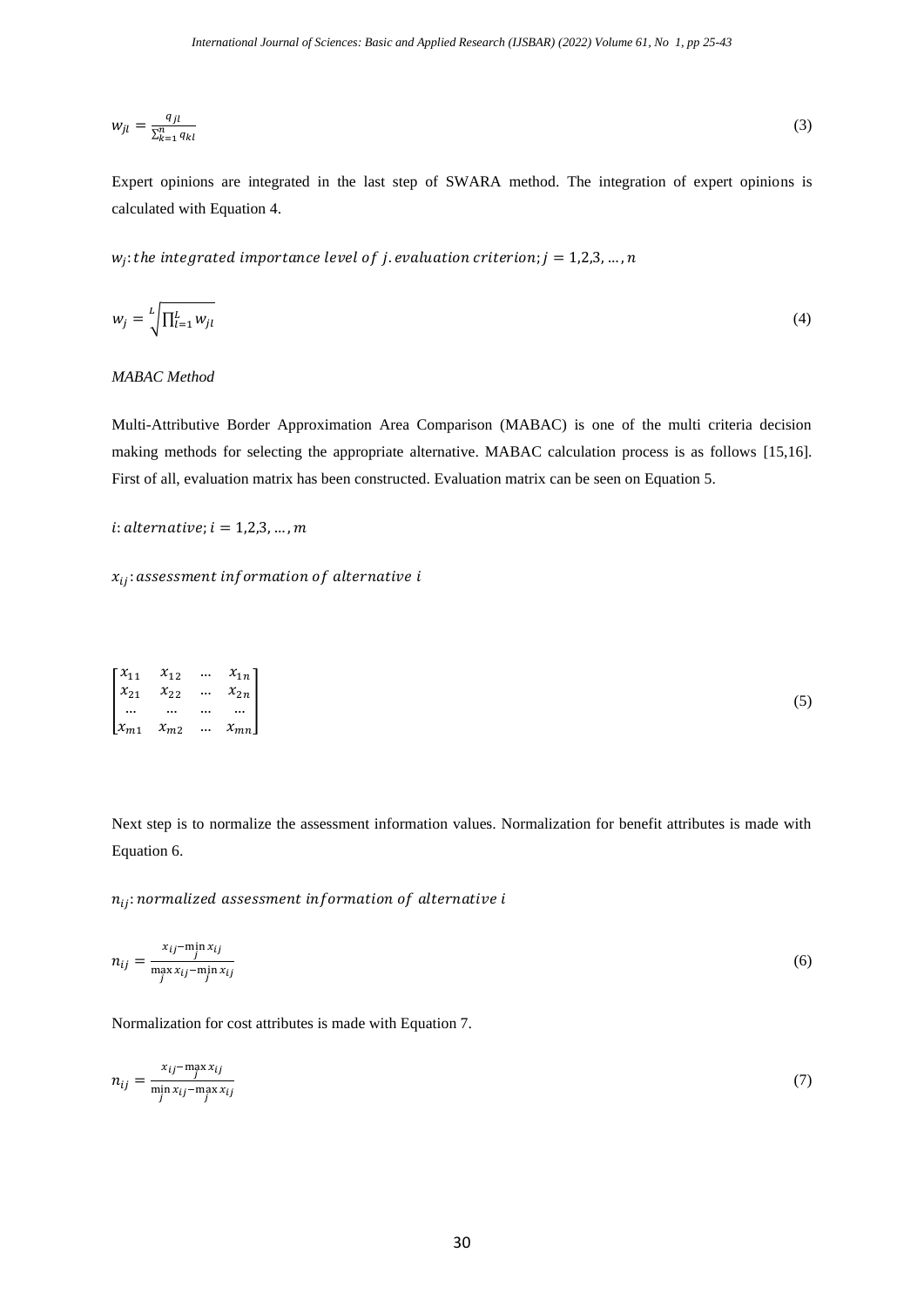Weighted normalized evaluation matrix has been constructed by using Equation 8.

 $v_{ij}$ : weighted normalized assessment information of alternative i with respect to criterion j

$$
v_{ij} = w_j \left( n_{ij} + 1 \right) \tag{8}
$$

Next step is to calculate the values of border approximation area for each criterion by using Equation 9.

 $g_j$ : border approximation area of criterion j

$$
g_j = \sqrt[m]{\prod_{i=1}^m v_{ij}} \ for \ \forall j
$$

Next step is to calculate the distance of the alternatives from the border approximation area by using Equation 10.

 $q_{ij}$ : the distance of alternative i according to criterion j from the border approximation area

$$
q_{ij} = v_{ij} - g_j \tag{10}
$$

Then, the sum of the distance of the alternatives from the border approximation areas has been calculated by using Equation 11.

 $\mathit{S}_i$ : the distance of alternative i from the border approximation areas

$$
S_i = \sum_{j=1}^n q_{ij} \tag{11}
$$

According to Equation 11, the highest distance will show the best alternative in the problem.

# **3. Application**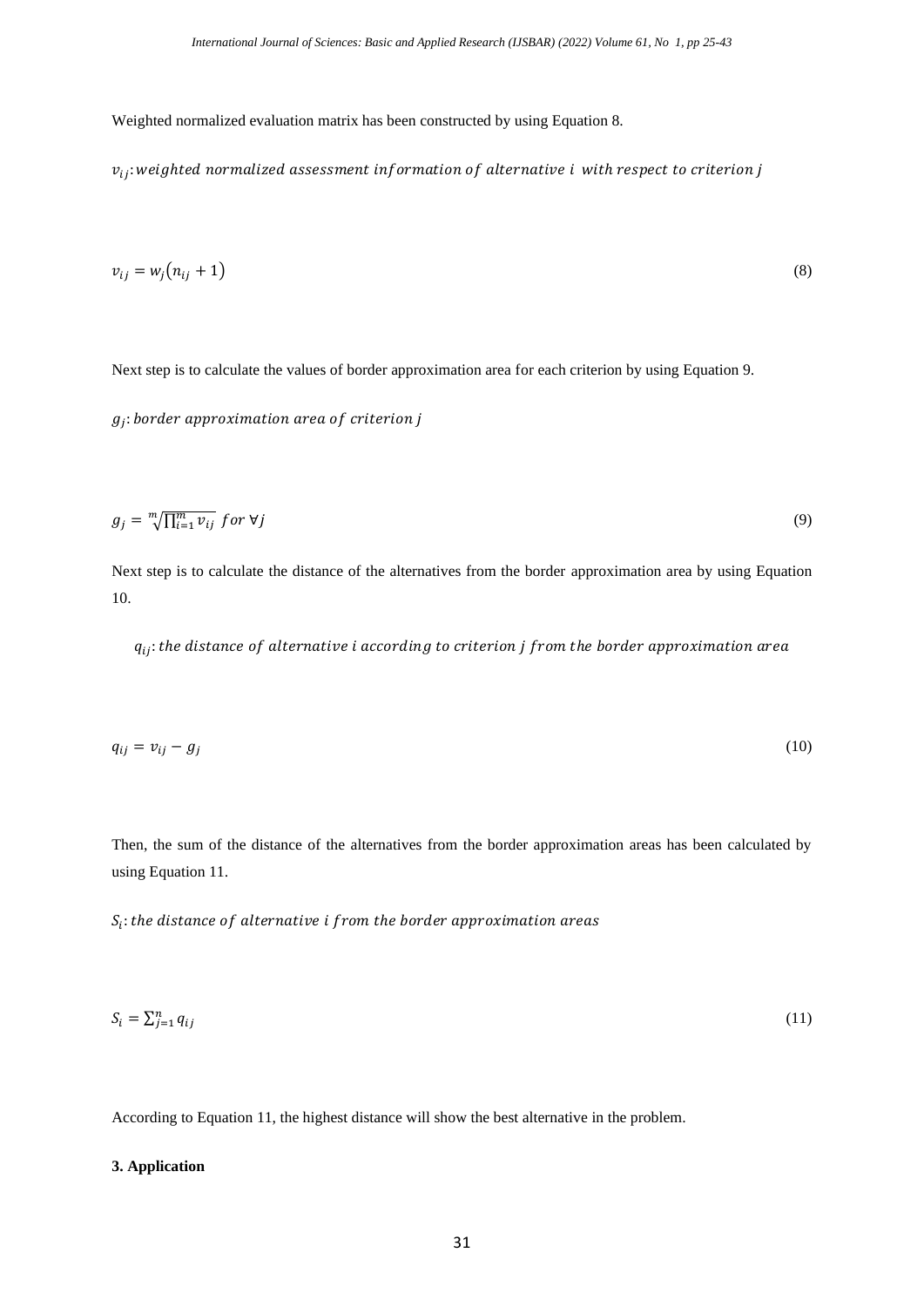In the first phase of the application, selection critera have been determined by the experts. Criteria codes and criteria names can be seen in Table 2.

| <b>Criterion</b><br>Code | <b>Criterion Name</b>        | Unit              | <b>Criterion Type</b> |
|--------------------------|------------------------------|-------------------|-----------------------|
| C1                       | Weight                       | gr/m <sup>2</sup> | Cost                  |
| C <sub>2</sub>           | Thickness                    | mm                | Cost                  |
| C <sub>3</sub>           | Air permeability             | $1/m^2/s$         | <b>Benefit</b>        |
| C <sub>4</sub>           | Circular bending rigidity    | N                 | Cost                  |
| C <sub>5</sub>           | Flexibility (weft direction) | $\%$              | Benefit               |
| C6                       | Flexibility (warp direction) | $\%$              | <b>Benefit</b>        |
| C <sub>7</sub>           | Bursting strength            | kPa               | <b>Benefit</b>        |
| C8                       | Pilling                      |                   | Benefit               |
| C9                       | <b>OMMC</b> value            |                   | <b>Benefit</b>        |
| C10                      | Thermal conductivity         | W/mK              | <b>Benefit</b>        |
| C11                      | Thermal diffusivity          | $m^2s^{-1}$       | Benefit               |
| C12                      | Thermal absorption           | $Ws^{1/2}/m^2K$   | Benefit               |
| C13                      | Thermal resistance           | $m^2/KW$          | Cost                  |

| <b>Table 2:</b> Criteria codes and names. |  |
|-------------------------------------------|--|
|-------------------------------------------|--|

After determining the selection criteria, a question form has been constructed for finding the weights of these criteria. SWARA method has been used for finding these criteria. The calculations according to SWARA method from the viewpoint of expert 1 can be seen in Table 3 as an example.

| <b>Criterion</b><br>Code | $s_{j1}$ | $k_{j1}$ | $q_{j1}$ | $W_{j1}$ |
|--------------------------|----------|----------|----------|----------|
| 3                        |          | 1,0000   | 1,0000   | 0,0972   |
| 9                        | 0,0700   | 1,0700   | 0,9346   | 0,0909   |
| 10                       | 0,0500   | 1,0500   | 0,8901   | 0,0866   |
| 13                       | 0,0300   | 1,0300   | 0,8642   | 0,0840   |
| 4                        | 0,0600   | 1,0600   | 0,8152   | 0,0793   |
| $\overline{2}$           | 0,0400   | 1,0400   | 0,7839   | 0,0762   |
| 1                        | 0,0200   | 1,0200   | 0,7685   | 0,0747   |
| 5                        | 0,0300   | 1,0300   | 0,7461   | 0,0726   |
| 6                        | 0,0000   | 1,0000   | 0,7461   | 0,0726   |
| 8                        | 0,0600   | 1,0600   | 0,7039   | 0,0685   |
| 12                       | 0,0200   | 1,0200   | 0,6901   | 0,0671   |
| 11                       | 0,0100   | 1,0100   | 0,6833   | 0,0664   |
| 7                        | 0,0400   | 1,0400   | 0,6570   | 0,0639   |

**Table 3:** SWARA process for expert 1 opinion.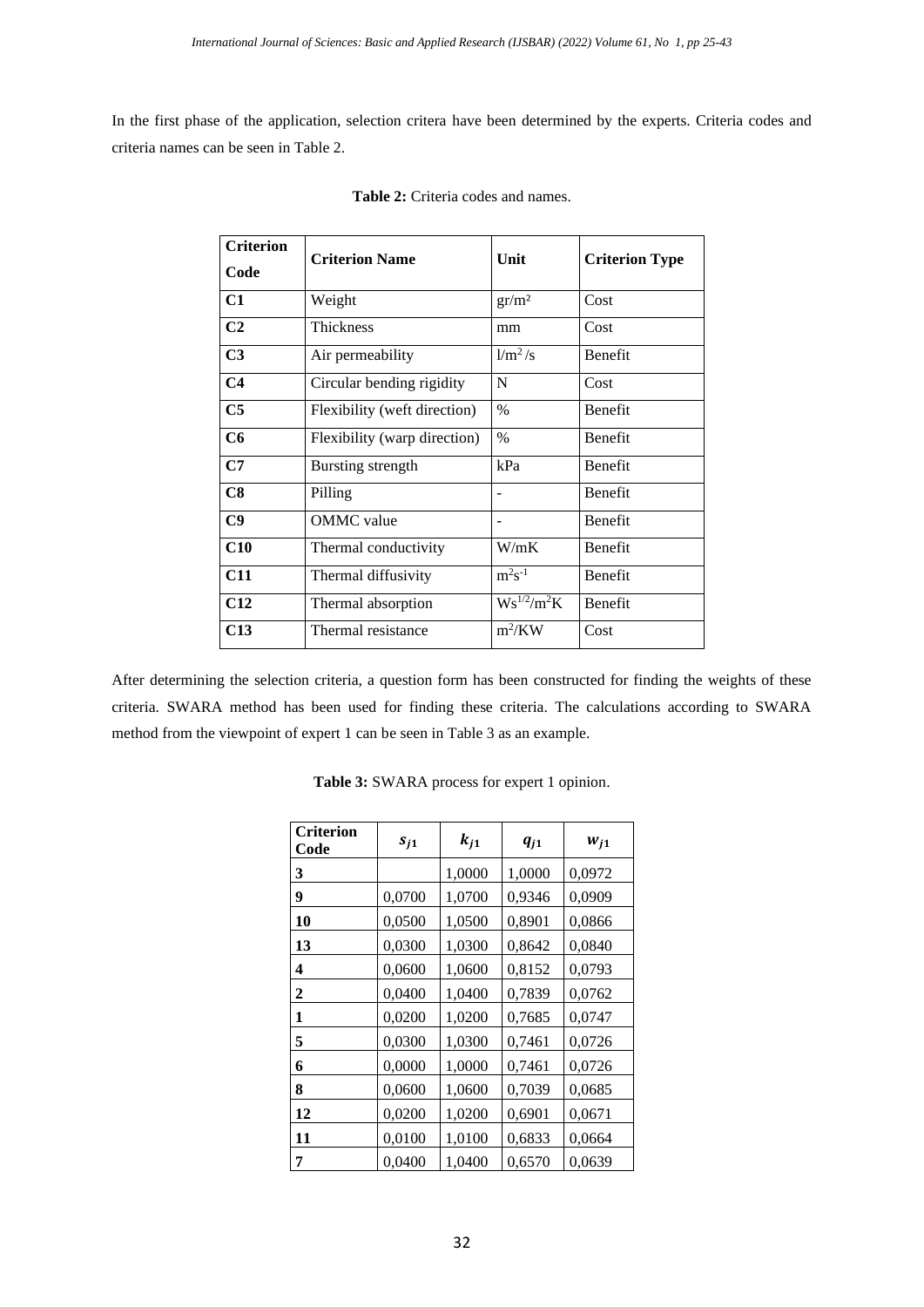The values in Table 3 have been found with Equation 1, 2 and 3 respectively. This procedure has been repeated for finding the weights according to expert opinions. 12 experts from university and industry have filled the question form. Next step is to integrate these expert opinions by using Equation 4. Table 4 and 5 shows the weights according to expert opinions and integrated weight values.

|                          | <b>Expert 1</b> | <b>Expert 2</b> | <b>Expert 3</b> | <b>Expert 4</b> | <b>Expert 5</b> | <b>Expert 6</b> |
|--------------------------|-----------------|-----------------|-----------------|-----------------|-----------------|-----------------|
| <b>Criterion</b><br>Code | $W_{j1}$        | $W_{i2}$        | $W_{j3}$        | $W_{j4}$        | $W_{j5}$        | $W_{j6}$        |
| 1                        | 0,0747          | 0,0750          | 0,0768          | 0,0730          | 0,0886          | 0,0761          |
| $\overline{2}$           | 0,0762          | 0,0736          | 0,0791          | 0,0702          | 0,0930          | 0,1645          |
| 3                        | 0,0972          | 0,0885          | 0,0932          | 0,1103          | 0,0976          | 0,1054          |
| $\overline{4}$           | 0,0793          | 0,0674          | 0,0640          | 0,0656          | 0,0527          | 0,0456          |
| 5                        | 0,0726          | 0,0781          | 0,0609          | 0,0797          | 0,0805          | 0,0879          |
| 6                        | 0,0726          | 0,0773          | 0,0591          | 0,0781          | 0,0805          | 0,0837          |
| 7                        | 0,0639          | 0,0611          | 0,0807          | 0,0572          | 0,0700          | 0,0397          |
| 8                        | 0,0685          | 0,0642          | 0,0553          | 0,0561          | 0,0580          | 0,0345          |
| 9                        | 0,0909          | 0,0843          | 0,0970          | 0,0892          | 0,1123          | 0,1265          |
| 10                       | 0,0866          | 0,0957          | 0,1028          | 0,0964          | 0,0667          | 0,0604          |
| 11                       | 0,0664          | 0,0721          | 0,0738          | 0,0619          | 0,0667          | 0,0634          |
| 12                       | 0,0671          | 0,0714          | 0,0710          | 0,0601          | 0,0667          | 0,0575          |
| 13                       | 0,0840          | 0,0912          | 0,0863          | 0,1022          | 0,0667          | 0,0548          |

**Table 4:** SWARA weights according to expert opinions.

**Table 5:** SWARA weights and integration,

|                          | <b>Expert 7</b> | <b>Expert 8</b> | <b>Expert 9</b> | <b>Expert 10</b> | <b>Expert 11</b> | <b>Expert 12</b> |        |
|--------------------------|-----------------|-----------------|-----------------|------------------|------------------|------------------|--------|
| <b>Criterion</b><br>Code | $W_{j7}$        | $W_{j8}$        | $W_{j9}$        | $W_{j10}$        | $W_{j11}$        | $W_{j12}$        | $W_j$  |
|                          | 0,0695          | 0,0765          | 0,0866          | 0,0538           | 0,0997           | 0,0771           | 0,0765 |
| 2                        | 0,0695          | 0,0750          | 0,0617          | 0,0538           | 0,0657           | 0,0749           | 0,0766 |
| 3                        | 0,0844          | 0,0842          | 0,1144          | 0,1419           | 0,1196           | 0,0818           | 0,1002 |
| 4                        | 0,0626          | 0,0714          | 0,0571          | 0,0385           | 0,0906           | 0,0667           | 0,0620 |
| 5                        | 0,0788          | 0,0662          | 0,0953          | 0,1039           | 0,0788           | 0,1031           | 0,0812 |
| 6                        | 0,0788          | 0,0513          | 0,0680          | 0,0904           | 0,0465           | 0,0734           | 0,0704 |
|                          | 0,0730          | 0,0523          | 0,0444          | 0,0285           | 0,0553           | 0,0578           | 0,0550 |
| 8                        | 0,0620          | 0,0601          | 0,0510          | 0,0259           | 0,0512           | 0,0607           | 0,0523 |
| 9                        | 0,0931          | 0,0926          | 0,1315          | 0,1351           | 0,1495           | 0,0859           | 0,1053 |
| 10                       | 0,0912          | 0,0926          | 0,0788          | 0,0861           | 0,0608           | 0,0802           | 0,0820 |
| 11                       | 0,0869          | 0,0926          | 0,0750          | 0,0861           | 0,0608           | 0,0794           | 0,0731 |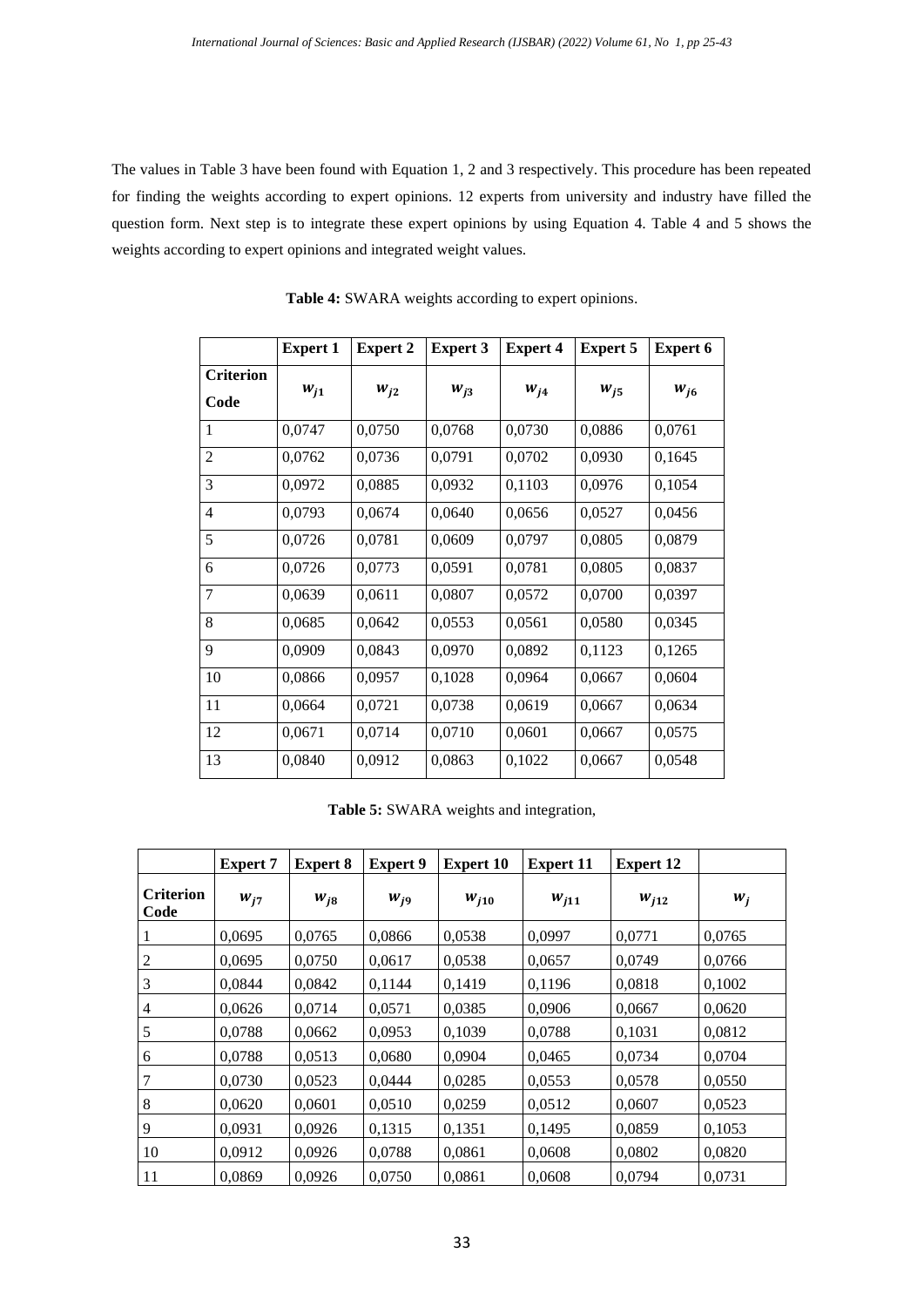| 1 <sub>0</sub><br><b>I</b> | 0.0869 | 0.0926 | 0.0714 | 0.0861 | 0.0608 | 0,0794 | 0.0718 |
|----------------------------|--------|--------|--------|--------|--------|--------|--------|
| $\sim$<br>. .              | 0.0632 | 0,0926 | 0.0648 | 0,0700 | 0,0608 | 0,0794 | 0,0750 |

After finding the weight of the selection criteria, alternatives have been tested and the evaluation matrix has been constructed according to the results of these tests. Table 6 and 7 shows the evaluation matrix.

|                 | C1  | C <sub>2</sub> | C <sub>3</sub> | C <sub>4</sub> | C <sub>5</sub> | C6      | C7    |
|-----------------|-----|----------------|----------------|----------------|----------------|---------|-------|
| N1              | 135 | 0,4206         | 2300           | 6,38           | 73             | 24      | 237,3 |
| N2              | 210 | 0,731          | 1218           | 36,4           | 38             | 37      | 346,7 |
| N3              | 200 | 0,7136         | 1232           | 27,94          | 35             | 72      | 275,3 |
| N <sub>4</sub>  | 250 | 0,8666         | 2050           | 23,73          | 161            | 65      | 670,2 |
| N <sub>5</sub>  | 115 | 0,3054         | 1602           | $\overline{4}$ | 93             | 63      | 134,5 |
| N6              | 150 | 0,4778         | 1637           | 7,12           | 65             | $27\,$  | 176,4 |
| N7              | 180 | 0,5404         | 488,6          | 23,47          | 39             | 29      | 362,8 |
| N8              | 270 | 0,4418         | 1533           | 6,72           | 104            | 27      | 144,4 |
| N9              | 130 | 0,4488         | 2120           | 6,05           | 58             | 46      | 75,1  |
| N10             | 140 | 0,4782         | 1520           | 9,11           | 59             | 32      | 213,1 |
| N11             | 130 | 0,4342         | 1897           | 7,19           | 97             | 35      | 72,8  |
| N12             | 200 | 0,4398         | 243,6          | 9,65           | 78             | 63      | 650,1 |
| N13             | 250 | 0,6228         | 681,8          | 34,19          | 57             | 74      | 348,2 |
| N14             | 120 | 0,4608         | 533,4          | 21,39          | 76             | 21      | 189,2 |
| N <sub>15</sub> | 175 | 0,607          | 578,5          | 12,66          | 82             | $77 \,$ | 90,3  |
| N16             | 150 | 0,4354         | 1365           | 8,52           | 74             | 25      | 133   |
| N17             | 140 | 0,5412         | 833            | 8,18           | 138            | 57      | 126,9 |
| N18             | 150 | 0,34           | 1339           | 4,59           | 98             | 32      | 154,7 |
| N19             | 130 | 0,4936         | 1645           | 12,85          | 87             | 56      | 93,1  |
| N20             | 125 | 0,4314         | 959,5          | 9,72           | $50\,$         | 37      | 149,9 |
| N21             | 230 | 0,7138         | 540,9          | 44,48          | 44             | 21      | 320,1 |
| N22             | 140 | 0,3736         | 1849           | 4,11           | 128            | 28      | 148,4 |
| N23             | 130 | 0,4288         | 1500           | 8,52           | 63             | 23      | 114,9 |
| N24             | 140 | 0,52           | 697,1          | 13,99          | 80             | 30      | 153,6 |
| N25             | 130 | 0,507          | 1083           | 11,11          | 84             | 23      | 143,7 |
| N26             | 130 | 0,6484         | 198,7          | 34,75          | 76             | 67      | 136,6 |
| N27             | 125 | 0,4532         | 1208           | 9,64           | 84             | 30      | 128,2 |
| N28             | 230 | 0,4754         | 942,1          | 7,51           | 95             | 33      | 155,7 |
| N29             | 290 | 0,7078         | 100,2          | 42,75          | 79             | 113     | 377,4 |
| N30             | 160 | 0,4278         | 658,7          | 15,48          | 42             | 18      | 158,6 |
| N31             | 225 | 0,4506         | 728,6          | 11,18          | 80             | 60      | 229,3 |
| N32             | 150 | 0,3736         | 457,1          | 4,65           | 98             | 90      | 483,1 |
| N33             | 150 | 0.4214         | 1800           | 6,85           | 103            | 40      | 157,9 |
| N34             | 160 | 0,6254         | 962            | 35,47          | 60             | 25      | 227   |

# **Table 6:** Evaluation matrix part 1.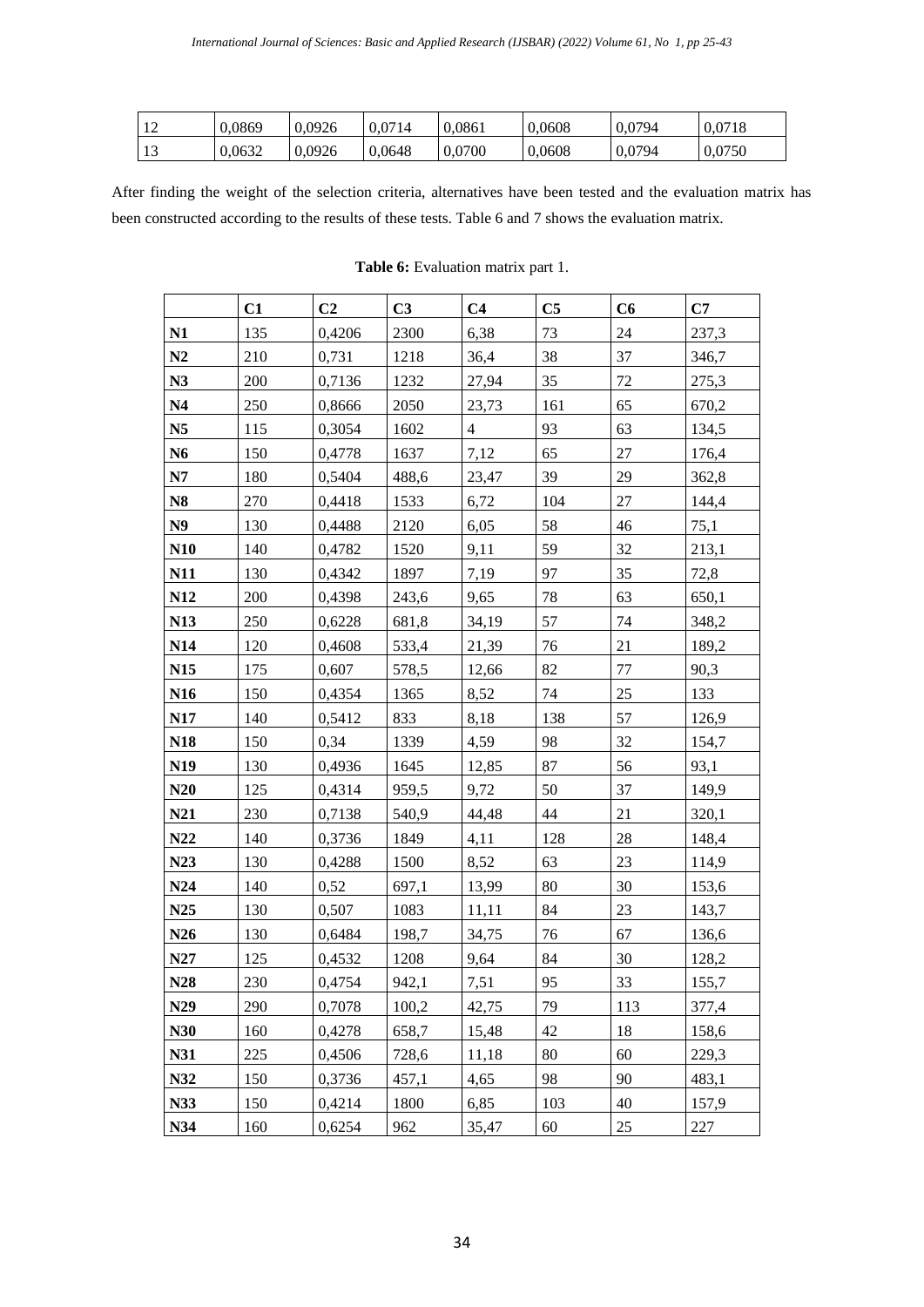|                | C8               | C9               | C10  | C11                | C12 | C13    |
|----------------|------------------|------------------|------|--------------------|-----|--------|
| N1             | 4,5              | 0,8011           | 48,2 | 0,111              | 145 | 9,5    |
| N2             | $\overline{c}$   | $\mathbf{0}$     | 51,8 | 0,101              | 163 | 15,4   |
| N3             | $\overline{4}$   | $\boldsymbol{0}$ | 53   | 0,144              | 139 | 15     |
| N <sub>4</sub> | 4,5              | $\boldsymbol{0}$ | 79,7 | 0,137              | 215 | 11,2   |
| N <sub>5</sub> | 4,5              | 0,3609           | 49,1 | 0,098              | 157 | 6,8    |
| N6             | 1,5              | 0,0139           | 49   | 0,129              | 137 | 14,1   |
| N7             | $\mathbf{1}$     | 0,825            | 49,7 | 0,073              | 183 | 14,3   |
| N8             | $\mathbf{2}$     | 0,2674           | 43,6 | 0,105              | 135 | 13,8   |
| N9             | $\mathbf{2}$     | 0,607            | 56,3 | 0,12               | 163 | 10,5   |
| N10            | $\boldsymbol{2}$ | 0,1405           | 47,6 | 0,13               | 132 | 13,7   |
| N11            | 2,5              | 0,587            | 48,6 | 0,118              | 141 | 13     |
| N12            | 4,5              | 0,0071           | 62,7 | 0,072              | 234 | 8,4    |
| N13            | 4,5              | 0,359            | 77,4 | 0,114              | 230 | 8,6    |
| N14            | 4,5              | 0,7618           | 60,7 | 0,123              | 174 | 10,3   |
| N15            | 3                | 0,4724           | 52,2 | 0,126              | 148 | 16,5   |
| N16            | $1,\overline{5}$ | 0,4906           | 54,8 | 0,098              | 175 | 11,1   |
| N17            | 1,5              | 0,2592           | 50,6 | 0,091              | 168 | 15     |
| <b>N18</b>     | $\overline{2}$   | 0,1611           | 46,8 | 0,07               | 177 | 8,9    |
| N19            | $\overline{4}$   | 0,3046           | 43,5 | 0,167              | 106 | $18\,$ |
| N20            | $\sqrt{2}$       | 0,4002           | 48,7 | 0,141              | 130 | 15     |
| N21            | 2,5              | 0,0571           | 53,6 | 0,104              | 167 | 17,5   |
| N22            | $\sqrt{2}$       | 0,3019           | 51,9 | 0,094              | 169 | 9,7    |
| N23            | 3                | 0,6415           | 48   | 0,112              | 144 | 13,1   |
| N24            | $\overline{4}$   | $\boldsymbol{0}$ | 54   | 0,077              | 195 | 10,5   |
| N25            | 1,5              | 0,3853           | 47,7 | $\overline{0,}148$ | 124 | 16,2   |
| N26            | 4,5              | 0,4726           | 60   | 0,145              | 158 | 15     |
| N27            | 3                | 0,0215           | 49,3 | $\overline{0,}11$  | 149 | 13,3   |
| N28            | 3,5              | 0,7954           | 49,5 | 0,104              | 154 | 11,4   |
| N29            | 1,5              | 0,393            | 58,8 | 0,081              | 208 | 16,8   |
| N30            | $\overline{4}$   | 0,4067           | 52,1 | 0,098              | 166 | 12,1   |
| N31            | 4,5              | 0,8215           | 60,6 | 0,128              | 170 | 9,2    |
| N32            | 4,5              | 0,5385           | 54,7 | 0,092              | 181 | 8      |
| N33            | 3                | 0,6001           | 42   | 0,11               | 126 | 15,1   |
| N34            | $\overline{4}$   | 0,103            | 51,2 | 0,11               | 154 | 12,7   |

**Table 7:** Evaluation matrix part 2.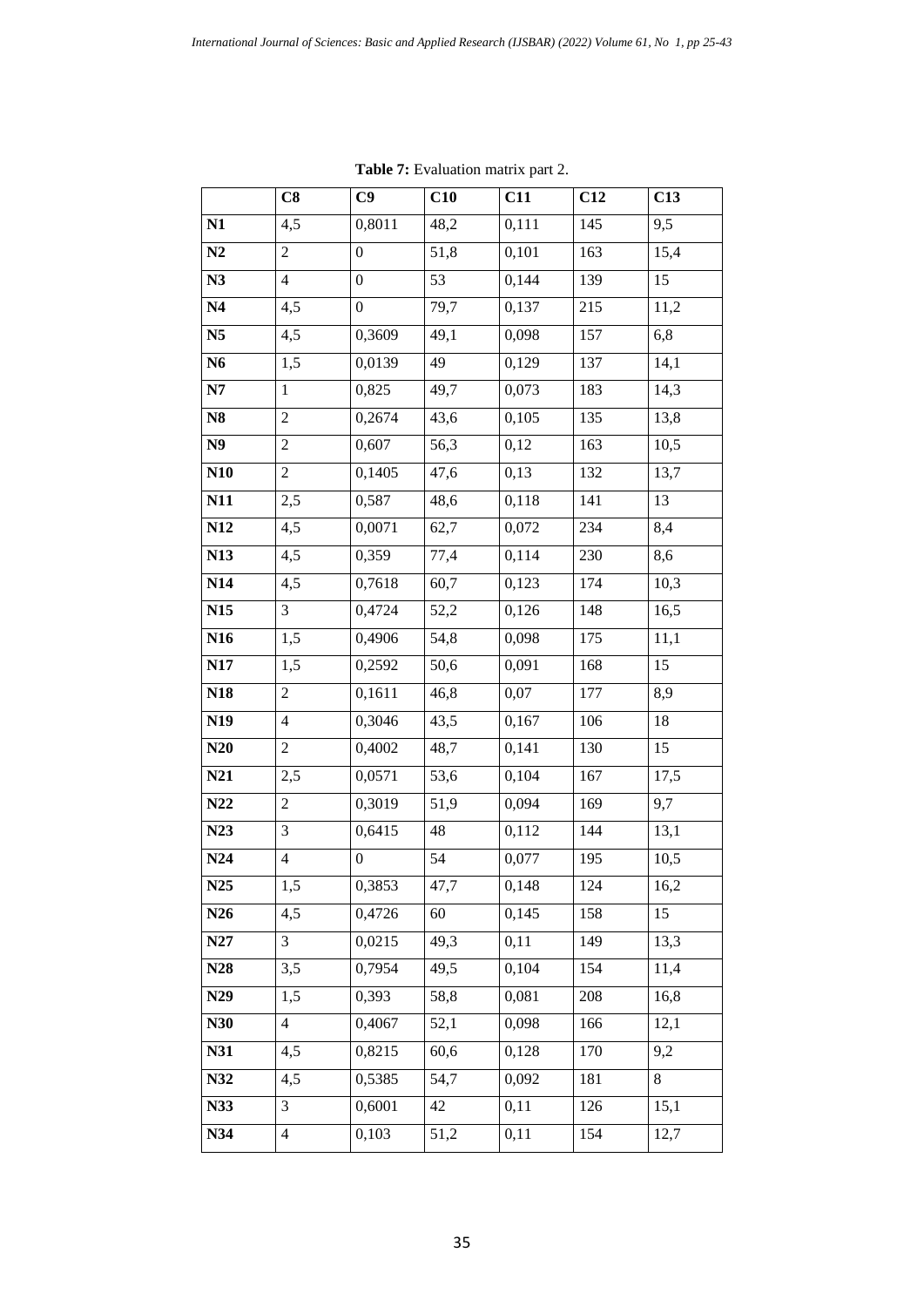Next step is to normalize the assessment information values by using Equation 6 and 7. Table 8 and 9 shows the normalized assessment information values

|                 | C1     | C <sub>2</sub> | C <sub>3</sub> | C <sub>4</sub> | C5     | C6     | C7     |
|-----------------|--------|----------------|----------------|----------------|--------|--------|--------|
| N1              | 0,8857 | 0,7947         | 1,0000         | 0,9412         | 0,3016 | 0,0632 | 0,2754 |
| N2              | 0,4571 | 0,2416         | 0,5081         | 0,1996         | 0,0238 | 0,2000 | 0,4585 |
| N3              | 0,5143 | 0,2726         | 0,5145         | 0,4086         | 0,0000 | 0,5684 | 0,3390 |
| N <sub>4</sub>  | 0,2286 | 0,0000         | 0,8864         | 0,5126         | 1,0000 | 0,4947 | 1,0000 |
| N <sub>5</sub>  | 1,0000 | 1,0000         | 0,6827         | 1,0000         | 0,4603 | 0,4737 | 0,1033 |
| N6              | 0,8000 | 0,6928         | 0,6986         | 0,9229         | 0,2381 | 0,0947 | 0,1734 |
| N7              | 0,6286 | 0,5813         | 0,1766         | 0,5190         | 0,0317 | 0,1158 | 0,4854 |
| N <sub>8</sub>  | 0,1143 | 0,7569         | 0,6513         | 0,9328         | 0,5476 | 0,0947 | 0,1199 |
| N <sub>9</sub>  | 0,9143 | 0,7445         | 0,9182         | 0,9494         | 0,1825 | 0,2947 | 0,0039 |
| N10             | 0,8571 | 0,6921         | 0,6454         | 0,8738         | 0,1905 | 0,1474 | 0,2349 |
| N11             | 0,9143 | 0,7705         | 0,8168         | 0,9212         | 0,4921 | 0,1789 | 0,0000 |
| N12             | 0,5143 | 0,7605         | 0,0652         | 0,8604         | 0,3413 | 0,4737 | 0,9664 |
| N13             | 0,2286 | 0,4344         | 0,2644         | 0,2542         | 0,1746 | 0,5895 | 0,4610 |
| N14             | 0,9714 | 0,7231         | 0,1969         | 0,5704         | 0,3254 | 0,0316 | 0,1948 |
| N <sub>15</sub> | 0,6571 | 0,4626         | 0,2174         | 0,7861         | 0,3730 | 0,6211 | 0,0293 |
| N16             | 0,8000 | 0,7684         | 0,5750         | 0,8883         | 0,3095 | 0,0737 | 0,1008 |
| N17             | 0,8571 | 0,5798         | 0,3331         | 0,8967         | 0,8175 | 0,4105 | 0,0906 |
| N18             | 0,8000 | 0,9383         | 0,5631         | 0,9854         | 0,5000 | 0,1474 | 0,1371 |
| N19             | 0,9143 | 0,6646         | 0,7022         | 0,7814         | 0,4127 | 0,4000 | 0,0340 |
| N20             | 0,9429 | 0,7755         | 0,3906         | 0,8587         | 0,1190 | 0,2000 | 0,1291 |
| N21             | 0,3429 | 0,2723         | 0,2003         | 0,0000         | 0,0714 | 0,0316 | 0,4140 |
| N22             | 0,8571 | 0,8785         | 0,7950         | 0,9973         | 0,7381 | 0,1053 | 0,1265 |
| N23             | 0,9143 | 0,7801         | 0,6363         | 0,8883         | 0,2222 | 0,0526 | 0,0705 |
| N24             | 0,8571 | 0,6176         | 0,2713         | 0,7532         | 0,3571 | 0,1263 | 0,1353 |
| N25             | 0,9143 | 0,6408         | 0,4468         | 0,8244         | 0,3889 | 0,0526 | 0,1187 |
| N26             | 0,9143 | 0,3888         | 0,0448         | 0,2404         | 0,3254 | 0,5158 | 0,1068 |
| N27             | 0,9429 | 0,7366         | 0,5036         | 0,8607         | 0,3889 | 0,1263 | 0,0927 |
| N28             | 0,3429 | 0,6971         | 0,3827         | 0,9133         | 0,4762 | 0,1579 | 0,1388 |
| N29             | 0,0000 | 0,2830         | 0,0000         | 0,0427         | 0,3492 | 1,0000 | 0,5099 |
| <b>N30</b>      | 0,7429 | 0,7819         | 0,2539         | 0,7164         | 0,0556 | 0,0000 | 0,1436 |
| N31             | 0,3714 | 0,7413         | 0,2857         | 0,8226         | 0,3571 | 0,4421 | 0,2620 |
| N32             | 0,8000 | 0,8785         | 0,1622         | 0,9839         | 0,5000 | 0,7579 | 0,6868 |
| N33             | 0,8000 | 0,7933         | 0,7727         | 0,9296         | 0,5397 | 0,2316 | 0,1425 |
| N34             | 0,7429 | 0,4298         | 0,3918         | 0,2226         | 0,1984 | 0,0737 | 0,2581 |

**Table 8:** Normalized values part 1.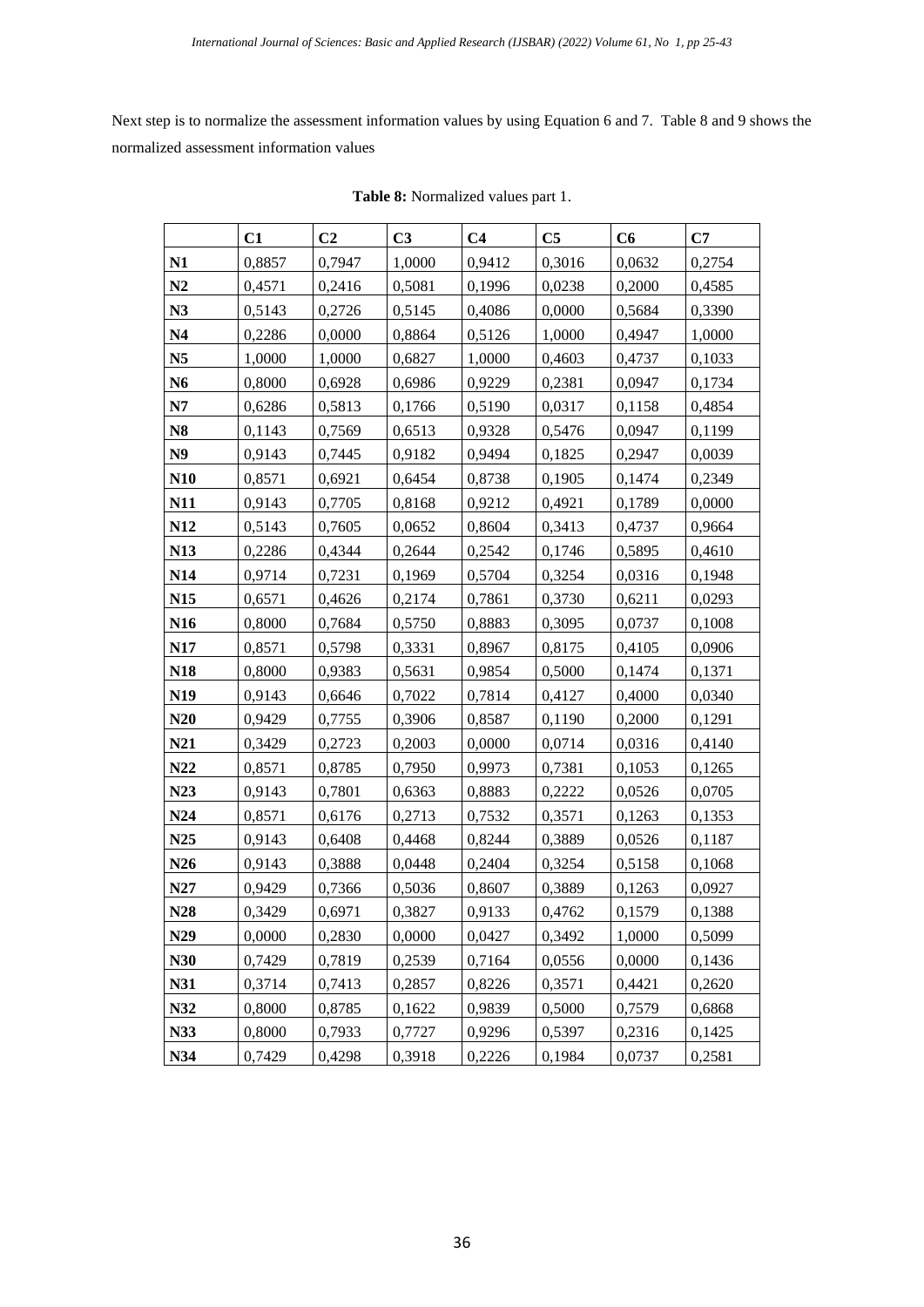|                 | C8     | C9     | C10    | C11    | C12    | C13    |
|-----------------|--------|--------|--------|--------|--------|--------|
| N1              | 1,0000 | 0,9710 | 0,1645 | 0,4227 | 0,3047 | 0,7589 |
| N2              | 0,2857 | 0,0000 | 0,2599 | 0,3196 | 0,4453 | 0,2321 |
| N3              | 0,8571 | 0,0000 | 0,2918 | 0,7629 | 0,2578 | 0,2679 |
| N <sub>4</sub>  | 1,0000 | 0,0000 | 1,0000 | 0,6907 | 0,8516 | 0,6071 |
| N <sub>5</sub>  | 1,0000 | 0,4375 | 0,1883 | 0,2887 | 0,3984 | 1,0000 |
| N <sub>6</sub>  | 0,1429 | 0,0168 | 0,1857 | 0,6082 | 0,2422 | 0,3482 |
| N7              | 0,0000 | 1,0000 | 0,2042 | 0,0309 | 0,6016 | 0,3304 |
| N8              | 0,2857 | 0,3241 | 0,0424 | 0,3608 | 0,2266 | 0,3750 |
| N9              | 0,2857 | 0,7358 | 0,3793 | 0,5155 | 0,4453 | 0,6696 |
| N <sub>10</sub> | 0,2857 | 0,1703 | 0,1485 | 0,6186 | 0,2031 | 0,3839 |
| N11             | 0,4286 | 0,7115 | 0,1751 | 0,4948 | 0,2734 | 0,4464 |
| N12             | 1,0000 | 0,0086 | 0,5491 | 0,0206 | 1,0000 | 0,8571 |
| N13             | 1,0000 | 0,4352 | 0,9390 | 0,4536 | 0,9688 | 0,8393 |
| N14             | 1,0000 | 0,9234 | 0,4960 | 0,5464 | 0,5313 | 0,6875 |
| N <sub>15</sub> | 0,5714 | 0,5726 | 0,2706 | 0,5773 | 0,3281 | 0,1339 |
| N16             | 0,1429 | 0,5947 | 0,3395 | 0,2887 | 0,5391 | 0,6161 |
| N17             | 0,1429 | 0,3142 | 0,2281 | 0,2165 | 0,4844 | 0,2679 |
| N18             | 0,2857 | 0,1953 | 0,1273 | 0,0000 | 0,5547 | 0,8125 |
| N19             | 0,8571 | 0,3692 | 0,0398 | 1,0000 | 0,0000 | 0,0000 |
| N20             | 0,2857 | 0,4851 | 0,1777 | 0,7320 | 0,1875 | 0,2679 |
| N21             | 0,4286 | 0,0692 | 0,3077 | 0,3505 | 0,4766 | 0,0446 |
| N22             | 0,2857 | 0,3659 | 0,2626 | 0,2474 | 0,4922 | 0,7411 |
| N23             | 0,5714 | 0,7776 | 0,1592 | 0,4330 | 0,2969 | 0,4375 |
| N24             | 0,8571 | 0,0000 | 0,3183 | 0,0722 | 0,6953 | 0,6696 |
| N25             | 0,1429 | 0,4670 | 0,1512 | 0,8041 | 0,1406 | 0,1607 |
| N26             | 1,0000 | 0,5728 | 0,4775 | 0,7732 | 0,4063 | 0,2679 |
| N27             | 0,5714 | 0,0261 | 0,1936 | 0,4124 | 0,3359 | 0,4196 |
| N28             | 0,7143 | 0,9641 | 0,1989 | 0,3505 | 0,3750 | 0,5893 |
| N29             | 0,1429 | 0,4764 | 0,4456 | 0,1134 | 0,7969 | 0,1071 |
| N30             | 0,8571 | 0,4930 | 0,2679 | 0,2887 | 0,4688 | 0,5268 |
| N31             | 1,0000 | 0,9958 | 0,4934 | 0,5979 | 0,5000 | 0,7857 |
| N32             | 1,0000 | 0,6527 | 0,3369 | 0,2268 | 0,5859 | 0,8929 |
| N33             | 0,5714 | 0,7274 | 0,0000 | 0,4124 | 0,1563 | 0,2589 |
| N34             | 0,8571 | 0,1248 | 0,2440 | 0,4124 | 0,3750 | 0,4732 |

**Table 9:** Normalized values part 2.

Then, weighted normalized evaluation matrix has been constructed by using Equation 8. SWARA weight values are integrated in this phase with MABAC method. Next step is to calculate the values of border approximation area for each criterion by using Equation 9. Border approximation areas for each criterion can be seen in Table 12.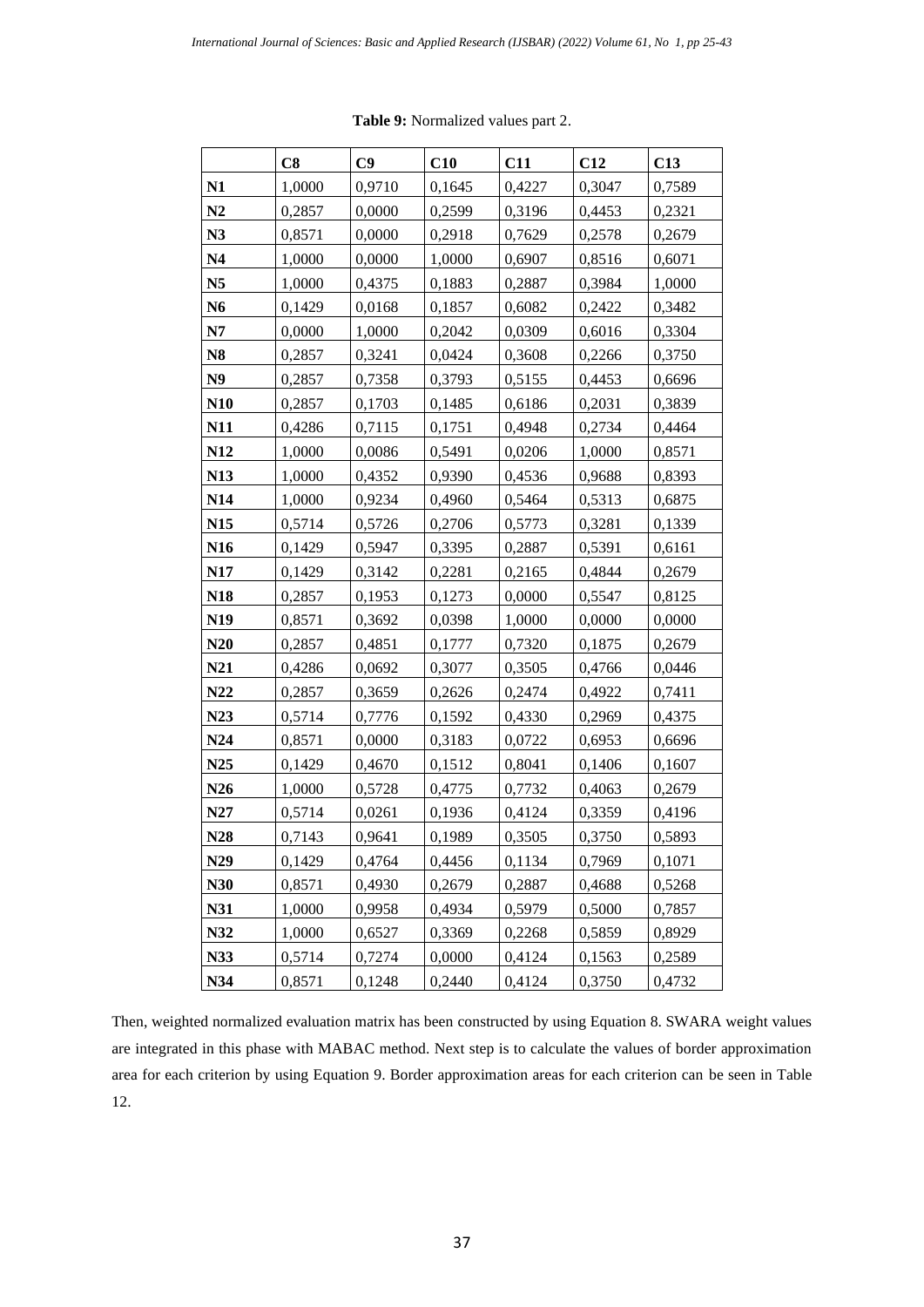| Criterion      | $g_i$  |
|----------------|--------|
| Code           |        |
| 1              | 0,1276 |
| $\overline{c}$ | 0,1238 |
| 3              | 0,1448 |
| 4              | 0,1043 |
| 5              | 0,1080 |
| 6              | 0,0883 |
| $\overline{7}$ | 0,0678 |
| 8              | 0,0808 |
| 9              | 0,1477 |
| 10             | 0,1050 |
| 11             | 0,1027 |
| 12             | 0,1021 |
| 13             | 0,1091 |

**Table 10:** Border approximation areas.

Then, the distance of the alternatives from the border approximation area is calculated by using Equation 10. Table 13 and 14 shows the distance of the alternatives from the border approximation area.

|                 | C1        | C <sub>2</sub> | C <sub>3</sub> | C <sub>4</sub> | C <sub>5</sub> | C6        | C7        |
|-----------------|-----------|----------------|----------------|----------------|----------------|-----------|-----------|
| N1              | 0,0167    | 0,0136         | 0,0556         | 0,0160         | $-0,0023$      | $-0,0135$ | 0,0024    |
| N2              | $-0,0161$ | $-0,0288$      | 0,0063         | $-0,0300$      | $-0,0249$      | $-0,0038$ | 0,0125    |
| N3              | $-0,0117$ | $-0,0264$      | 0,0070         | $-0,0170$      | $-0,0268$      | 0,0221    | 0,0059    |
| N <sub>4</sub>  | $-0,0336$ | $-0,0473$      | 0,0442         | $-0,0106$      | 0,0544         | 0,0169    | 0,0423    |
| N <sub>5</sub>  | 0,0255    | 0,0293         | 0,0238         | 0,0196         | 0,0106         | 0,0154    | $-0,0070$ |
| N6              | 0,0102    | 0,0058         | 0,0254         | 0,0148         | $-0,0075$      | $-0,0112$ | $-0,0032$ |
| N7              | $-0,0030$ | $-0,0028$      | $-0,0269$      | $-0,0102$      | $-0,0242$      | $-0,0098$ | 0,0140    |
| N8              | $-0,0423$ | 0,0107         | 0,0207         | 0,0154         | 0,0177         | $-0,0112$ | $-0,0061$ |
| N9              | 0,0189    | 0,0097         | 0,0474         | 0,0165         | $-0,0120$      | 0,0028    | $-0,0125$ |
| N10             | 0,0145    | 0,0057         | 0,0201         | 0,0118         | $-0,0113$      | $-0,0075$ | 0,0002    |
| <b>N11</b>      | 0,0189    | 0,0117         | 0,0373         | 0,0147         | 0,0131         | $-0,0053$ | $-0,0127$ |
| N12             | $-0,0117$ | 0,0110         | $-0,0381$      | 0,0110         | 0,0009         | 0,0154    | 0,0405    |
| N13             | $-0,0336$ | $-0,0140$      | $-0,0181$      | $-0,0266$      | $-0,0126$      | 0,0236    | 0,0126    |
| N14             | 0,0233    | 0,0081         | $-0,0249$      | $-0,0070$      | $-0,0004$      | $-0,0157$ | $-0,0020$ |
| N15             | $-0,0008$ | $-0,0119$      | $-0,0228$      | 0,0063         | 0,0035         | 0,0258    | $-0,0111$ |
| N16             | 0,0102    | 0,0116         | 0,0130         | 0,0127         | $-0,0017$      | $-0,0127$ | $-0,0072$ |
| N17             | 0,0145    | $-0,0029$      | $-0,0112$      | 0,0132         | 0,0396         | 0,0110    | $-0,0077$ |
| N18             | 0,0102    | 0,0246         | 0,0118         | 0,0187         | 0,0138         | $-0,0075$ | $-0,0052$ |
| N <sub>19</sub> | 0,0189    | 0,0036         | 0,0258         | 0,0061         | 0,0067         | 0,0102    | $-0,0109$ |
| N20             | 0,0211    | 0,0121         | $-0,0054$      | 0,0108         | $-0,0171$      | $-0,0038$ | $-0,0056$ |
| N21             | $-0,0248$ | $-0,0264$      | $-0,0245$      | $-0,0424$      | $-0,0210$      | $-0,0157$ | 0,0101    |

| Table 11: Distance values part 1. |  |  |  |
|-----------------------------------|--|--|--|
|-----------------------------------|--|--|--|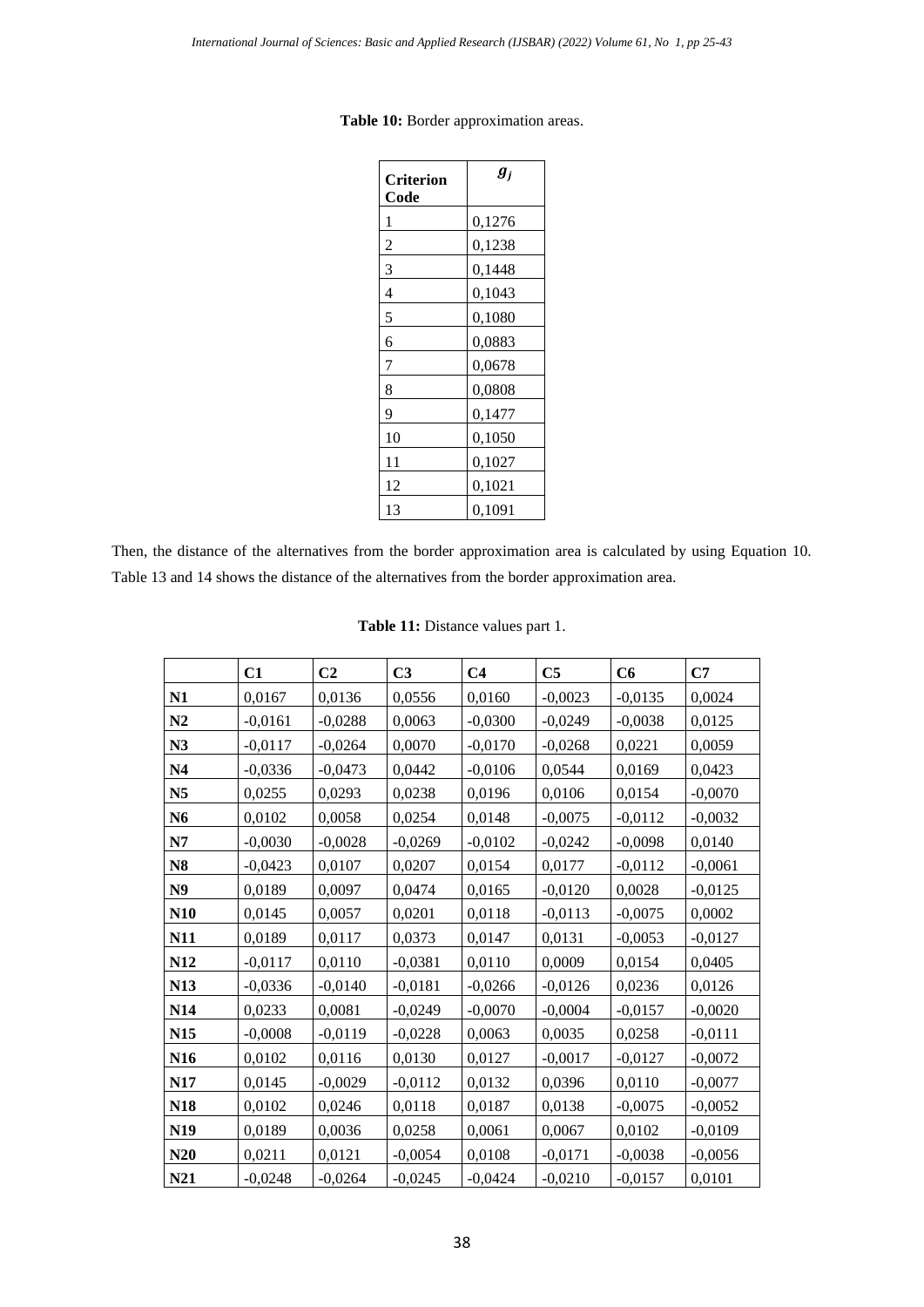|                 | C1        | C <sub>2</sub> | C <sub>3</sub> | C <sub>4</sub> | C <sub>5</sub> | C <sub>6</sub> | C7        |
|-----------------|-----------|----------------|----------------|----------------|----------------|----------------|-----------|
| N <sub>22</sub> | 0,0145    | 0,0200         | 0,0351         | 0,0194         | 0,0331         | $-0,0105$      | $-0,0058$ |
| N <sub>23</sub> | 0,0189    | 0,0125         | 0,0192         | 0,0127         | $-0,0088$      | $-0,0142$      | $-0,0088$ |
| N24             | 0,0145    | 0,0000         | $-0,0174$      | 0,0043         | 0,0022         | $-0,0090$      | $-0,0053$ |
| N <sub>25</sub> | 0,0189    | 0,0018         | 0,0002         | 0,0087         | 0,0048         | $-0,0142$      | $-0,0062$ |
| N26             | 0,0189    | $-0,0175$      | $-0,0401$      | $-0,0275$      | $-0,0004$      | 0,0184         | $-0,0068$ |
| N27             | 0,0211    | 0,0091         | 0,0059         | 0,0110         | 0,0048         | $-0,0090$      | $-0,0076$ |
| N <sub>28</sub> | $-0,0248$ | 0,0061         | $-0,0062$      | 0,0142         | 0,0119         | $-0,0068$      | $-0,0051$ |
| N29             | $-0,0511$ | $-0,0256$      | $-0,0446$      | $-0,0397$      | 0,0015         | 0,0525         | 0,0153    |
| <b>N30</b>      | 0,0058    | 0,0126         | $-0.0192$      | 0,0020         | $-0,0223$      | $-0,0179$      | $-0,0048$ |
| <b>N31</b>      | $-0,0226$ | 0,0095         | $-0,0160$      | 0,0086         | 0,0022         | 0,0132         | 0,0017    |
| N32             | 0,0102    | 0,0200         | $-0,0283$      | 0,0186         | 0,0138         | 0,0354         | 0,0251    |
| N33             | 0,0102    | 0,0135         | 0,0328         | 0,0152         | 0,0170         | $-0,0016$      | $-0,0049$ |
| N34             | 0,0058    | $-0.0144$      | $-0.0053$      | $-0.0286$      | $-0.0107$      | $-0.0127$      | 0,0015    |

Table 12: Distance values part 2.

|                 | C8        | C9        | C10       | C11       | C12       | C13       |
|-----------------|-----------|-----------|-----------|-----------|-----------|-----------|
| N1              | 0,0237    | 0,0598    | $-0,0095$ | 0,0013    | $-0,0085$ | 0,0228    |
| N2              | $-0,0136$ | $-0,0425$ | $-0,0017$ | $-0,0062$ | 0,0016    | $-0,0167$ |
| N3              | 0,0162    | $-0,0425$ | 0,0009    | 0,0262    | $-0,0118$ | $-0,0140$ |
| N <sub>4</sub>  | 0,0237    | $-0,0425$ | 0,0590    | 0,0209    | 0,0308    | 0,0114    |
| N <sub>5</sub>  | 0,0237    | 0,0036    | $-0,0076$ | $-0,0085$ | $-0,0017$ | 0,0409    |
| N6              | $-0,0211$ | $-0,0407$ | $-0,0078$ | 0,0149    | $-0,0129$ | $-0,0080$ |
| ${\bf N7}$      | $-0,0286$ | 0,0628    | $-0,0063$ | $-0,0273$ | 0,0129    | $-0,0093$ |
| N8              | $-0,0136$ | $-0,0083$ | $-0,0196$ | $-0,0032$ | $-0,0141$ | $-0,0060$ |
| N9              | $-0,0136$ | 0,0350    | 0,0081    | 0,0081    | 0,0016    | 0,0161    |
| N10             | $-0,0136$ | $-0,0245$ | $-0,0109$ | 0,0156    | $-0,0157$ | $-0,0053$ |
| <b>N11</b>      | $-0,0062$ | 0,0324    | $-0,0087$ | 0,0066    | $-0,0107$ | $-0,0006$ |
| N12             | 0,0237    | $-0,0416$ | 0,0220    | $-0,0281$ | 0,0415    | 0,0302    |
| N13             | 0,0237    | 0,0033    | 0,0540    | 0,0036    | 0,0392    | 0,0288    |
| N14             | 0,0237    | 0,0547    | 0,0176    | 0,0104    | 0,0078    | 0,0174    |
| N15             | 0,0013    | 0,0178    | $-0,0008$ | 0,0126    | $-0,0068$ | $-0,0241$ |
| N16             | $-0,0211$ | 0,0201    | 0,0048    | $-0,0085$ | 0,0084    | 0,0121    |
| N17             | $-0,0211$ | $-0,0094$ | $-0,0043$ | $-0,0137$ | 0,0044    | $-0,0140$ |
| N18             | $-0,0136$ | $-0,0219$ | $-0,0126$ | $-0,0296$ | 0,0095    | 0,0268    |
| N <sub>19</sub> | 0,0162    | $-0,0036$ | $-0,0198$ | 0,0435    | $-0,0303$ | $-0,0341$ |
| N20             | $-0,0136$ | 0,0086    | $-0,0085$ | 0,0239    | $-0,0169$ | $-0,0140$ |
| N21             | $-0,0062$ | $-0,0352$ | 0,0022    | $-0,0040$ | 0,0039    | $-0,0308$ |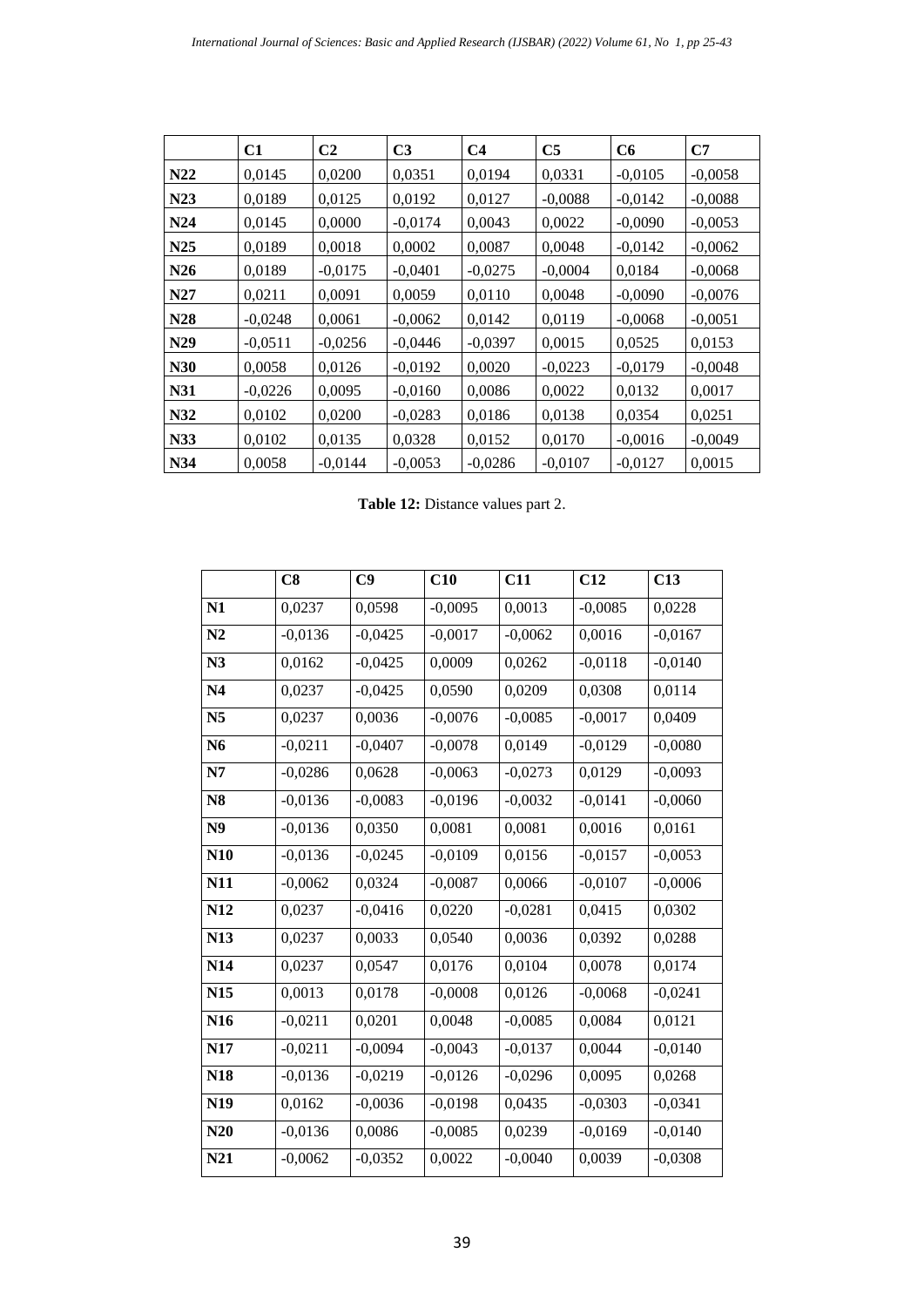|                 | C8        | C9        | C10       | <b>C11</b> | <b>C12</b> | C13       |
|-----------------|-----------|-----------|-----------|------------|------------|-----------|
| N <sub>22</sub> | $-0.0136$ | $-0,0039$ | $-0,0015$ | $-0.0115$  | 0,0050     | 0,0215    |
| N <sub>23</sub> | 0.0013    | 0,0394    | $-0.0100$ | 0,0021     | $-0,0090$  | $-0,0013$ |
| N24             | 0,0162    | $-0.0425$ | 0,0031    | $-0,0243$  | 0,0196     | 0,0161    |
| N <sub>25</sub> | $-0,0211$ | 0,0067    | $-0.0106$ | 0,0292     | $-0,0202$  | $-0,0221$ |
| N26             | 0,0237    | 0,0178    | 0,0161    | 0,0269     | $-0,0012$  | $-0.0140$ |
| N <sub>27</sub> | 0,0013    | $-0,0397$ | $-0,0072$ | 0,0006     | $-0,0062$  | $-0,0026$ |
| N <sub>28</sub> | 0,0088    | 0,0590    | $-0,0067$ | $-0,0040$  | $-0,0034$  | 0,0101    |
| N29             | $-0.0211$ | 0,0077    | 0,0135    | $-0,0213$  | 0,0269     | $-0,0261$ |
| N30             | 0,0162    | 0.0094    | $-0.0011$ | $-0,0085$  | 0,0033     | 0,0054    |
| <b>N31</b>      | 0,0237    | 0,0624    | 0,0174    | 0,0141     | 0,0056     | 0,0248    |
| N32             | 0,0237    | 0,0263    | 0,0046    | $-0.0130$  | 0,0117     | 0,0328    |
| N33             | 0,0013    | 0,0341    | $-0,0230$ | 0,0006     | $-0.0191$  | $-0.0147$ |
| N34             | 0,0162    | $-0,0293$ | $-0,0030$ | 0,0006     | $-0,0034$  | 0,0014    |

The last step of MABAC method is to calculate the sum of the distance of the alternatives from the border approximation areas by using Equation 11. According to MABAC method, the highest distance will show the best alternative in the problem. Table 15 shows the sum of the distance of the alternatives from the border approximation areas and the ranks of the alternatives.

|                | $S_i$     | Rank           |                 | $S_i$     | Rank |
|----------------|-----------|----------------|-----------------|-----------|------|
| N1             | 0,1781    | $\overline{2}$ | N18             | 0,0250    | 17   |
| N2             | $-0,1638$ | 33             | N <sub>19</sub> | 0,0324    | 16   |
| N3             | $-0,0719$ | 30             | N20             | $-0,0084$ | 20   |
| N <sub>4</sub> | 0,1697    | 3              | N21             | $-0,2147$ | 34   |
| N <sub>5</sub> | 0,1675    | 4              | N <sub>22</sub> | 0,1018    | 8    |
| N6             | $-0,0414$ | 27             | N23             | 0,0539    | 13   |
| N7             | $-0,0587$ | 28             | N24             | $-0,0224$ | 25   |
| N <sub>8</sub> | $-0,0600$ | 29             | N25             | $-0,0242$ | 26   |
| N9             | 0,1262    | 6              | N26             | 0,0144    | 18   |
| N10            | $-0,0210$ | 24             | N27             | $-0,0187$ | 22   |
| N11            | 0,0906    | 9              | <b>N28</b>      | 0,0530    | 14   |
| N12            | 0,0766    | 11             | N29             | $-0,1120$ | 32   |
| <b>N13</b>     | 0,0840    | 10             | <b>N30</b>      | $-0,0189$ | 23   |
| N14            | 0,1131    | 7              | N31             | 0,1446    | 5    |

**Table 13:** Total distance values and ranks.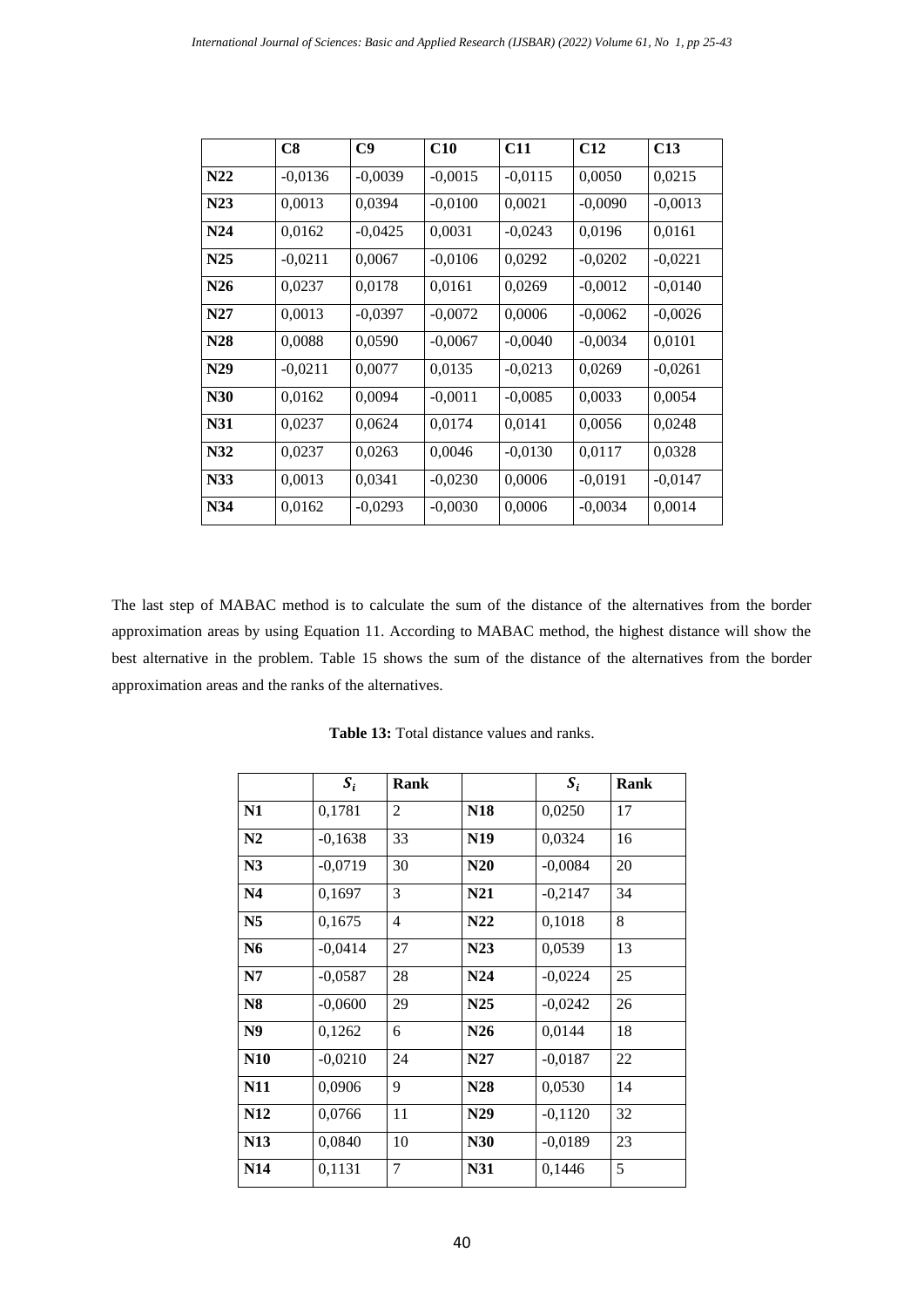|                 | $S_i$     | Rank |     | $S_i$     | Rank |
|-----------------|-----------|------|-----|-----------|------|
| <b>N15</b>      | $-0,0109$ | 21   | N32 | 0,1809    |      |
| N <sub>16</sub> | 0,0417    | 15   | N33 | 0,0614    | 12   |
| <b>N17</b>      | $-0,0017$ | 19   | N34 | $-0,0820$ | 31   |

According to the results of SWARA-MABAC integrated calculation process, the best alternative is "N32", the second one is "N1" and the third one is "N4".

## **4. Conclusion**

In parallel with the developing technology, the expectations of individuals from clothing and textile products are increasing day by day, and this increase trend causes companies in textile and apparel production to carry out studies on different product groups. Now, it is seen that in the production of textile products, besides its decorative and aesthetic features, superior performance features come to the fore. With the rising trend of healthy living in recent years, the demand for sports textile products has also increased. Today, expectations from the fabric structures used in active sportswear are to fulfill different functions and at the same time provide comfort to the user. The use of innovative approaches in textile technology in the production of sportswear meets the expectations of people doing sports. The selection of fiber and fabric structures used in sportswear is one of the most important factors affecting performance, efficiency, protection and physical comfort. In the study, in order to determine the most suitable fabric for expected properties and comfort level in case of a large number of alternatives, firstly, various criteria were determined and physical fabric tests were carried out. According to the determined criteria, SWARA based MABAC method was preferred in evaluating the most suitable fabric. The weighting of the criteria with the SWARA method was done by taking the opinions of the experts in the relevant field. It was concluded that the criterion with the highest significance was the "moisture transfer" criterion and the criterion with the lowest significance was the "pilling" criterion. Moisture transmission behavior of a garment plays an essential role in influencing its efficiency regarding both thermophysiological and sensorial body comfort. Moisture management feature that shows the comfort level of that fabric is a significant aspect of any fabric using for apparel. Since there is constant movement while doing sports, you need clothes that will not limit your performance and freedom of movement, but also manage the sweat you throw out properly and keep you dry. MABAC method was used in determining and ordering the best among sample fabrics. According to the results of the evaluation made in the light of the determined criteria weights, it has been reached that the N32 coded fabric is the best among the options. This fabric sample manufactured with 50D/27F polyester yarn, has warp density 12 threads/cm and weft density 17 threads/cm. Air permeability and moisture transmission values which were determined the two most important criteria of this sample were determined to be good. Sports activity can be done in comfort with synthetic sportswear designed with special technologies. By transferring the sweat formed due to its polyester structure to the outer surface of the fabric, it removes it from your body and the sweat carried to the outer surface of the fabric dries by contacting with air. For this reason, it will be a very good choice for our health to prefer polyester-containing clothes while avoiding Cotton Clothes while doing sports activities. Sports brands prefers polyester fabrics in their collections both for athlete's health and to increase athlete performance. When the 2019 sportswear production of one of the Turkish supplier companies producing for one of the leading garment brands of Europe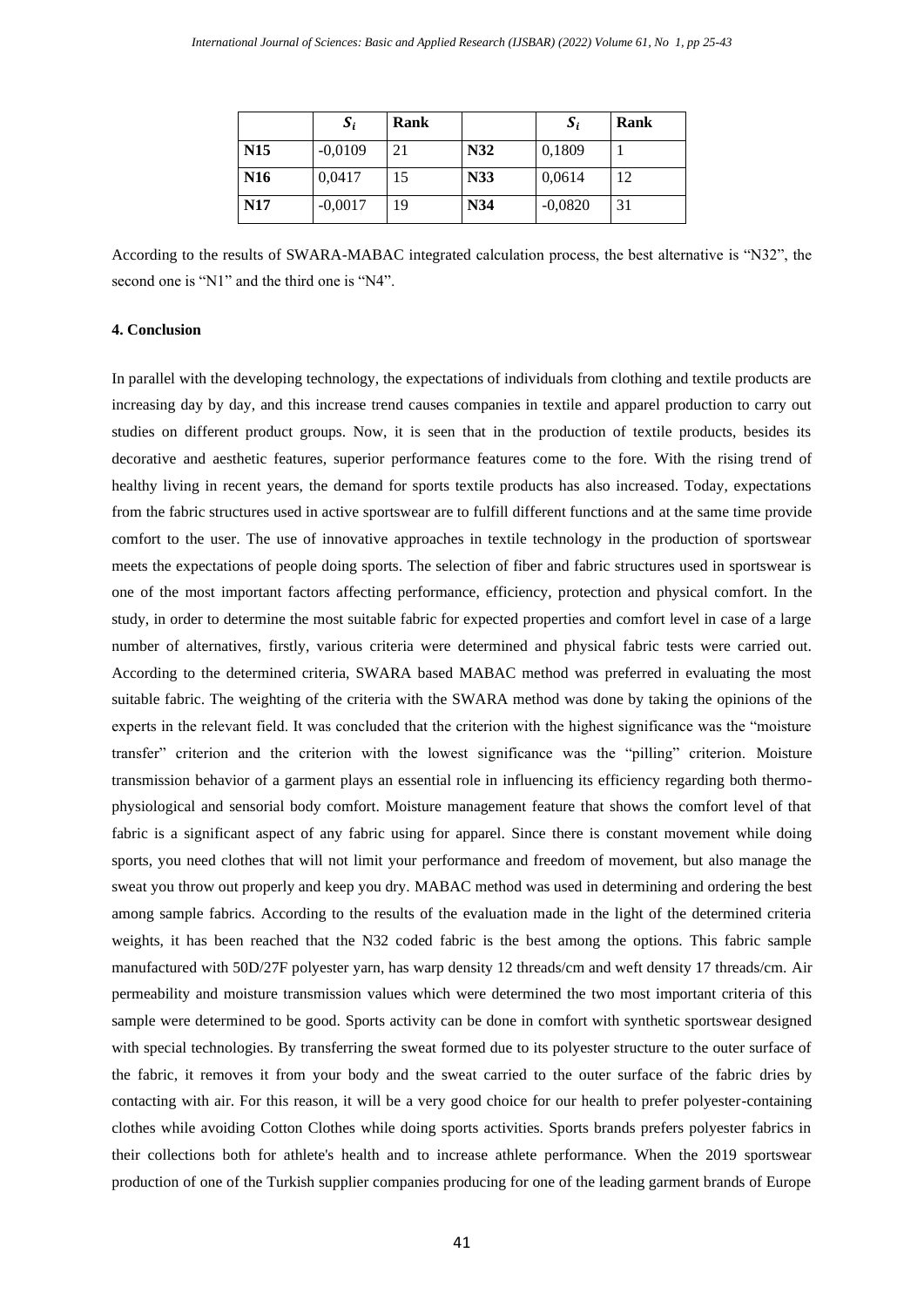is examined, it was determined that the top three fabric compositions in the order of 3 million pieces were 100% PES, 100% recycle PES and PES-VİS. The quality of the polyester fabrics varies considerably according to the yarns used and the processes applied. For this reason, in order to get the desired efficiency from polyester products, especially the fabric properties used should be examined well. It has been determined that the methods used give successful results on the decision making problem that is the subject of the study. In the literature, it is thought that the current study will contribute to the literature in terms of not finding any studies on the evaluation of fabric performance with SWARA and MABAC methods. The fabric types used in the study and the comfort tests applied to the fabrics were determined within the limits of the study. In the following studies, criteria suitable for the performance characteristics expected from the fabric can be determined according to the sport branch of interest and it may also be possible to use different methods.

#### **References**

- [1]. Cheng, K.B. "The fabrication and functional properties of cooling and anti UV polyamide 6 fiber products". *Current Trends in Fashion Technology & Textile Engineering*, 1, 2, 1–2 pp, 2017.
- [2]. Ansari, Z.N., Kant, R., & Shankar, R. "Evaluation and ranking of solutions to mitigate sustainable remanufacturing supply chain risks: a hybrid fuzzy SWARA-fuzzy COPRAS framework approach". *International Journal of Sustainable Engineering*, 1-22, 2020.
- [3]. Bobar, Z., Božanić, D., Djurić, K., & Pamučar, D. "Ranking and assessment of the efficiency of social media using the fuzzy AHP-Z number model-fuzzy MABAC". *Acta Polytechnica Hungarica*, *17*(3), 2020.
- [4]. Bozanic, D., Tešić, D., & Kočić, J. "Multi-criteria FUCOM–Fuzzy MABAC model for the selection of location for construction of single-span bailey bridge". *Decision making: applications in management and engineering*, *2*(1), 132-146, 2019.
- [5]. Ighravwe, D.E., & Oke, S.A. "An integrated approach of SWARA and fuzzy COPRAS for maintenance technicians' selection factors ranking". *International Journal of System Assurance Engineering and Management*, *10*(6), 1615-1626, 2019.
- [6]. Karabasevic, D., Zavadskas, E. K., Stanujkic, D., Popovic, G. ve Brzakovic, M. "An approach to personnel selection in the IT industry based on the EDAS Method". Transformations in Business & Economics, 17(2), 54-65, 2018.
- [7]. Luo, S.Z., & Xing, L.N. "A hybrid decision making framework for personnel selection using BWM, MABAC and PROMETHEE". *International Journal of Fuzzy Systems*, *21*(8), 2421-2434, 2019.
- [8]. Vasiljević, M., Stević, Ž., Pamučar, D., & Stojić, G. Evaluation Of Suppliers Crıterıa in Textile Company Using Rough Swara Approach. In *Book Of Proceedings* (p. 483), 2018.
- [9]. Wei, G., Wei, C., Wu, J., & Wang, H. "Supplier selection of medical consumption products with a probabilistic linguistic MABAC method". *International Journal of Environmental Research and Public Health*, *16*(24), 5082, 2019.
- [10]. Zolfani, S. H., & Saparauskas, J. "New application of SWARA method in prioritizing sustainability assessment indicators of energy system". Engineering Economics, 24(5), 408-414, 2013.
- [11]. Özdil, N., & Anand, S. "Recent developments in textile materials and products used for activewear and sportswear". *Electronic Journal of Vehicle Technologies/Tasit Teknolojileri Elektronik Dergisi*, *8*(3),